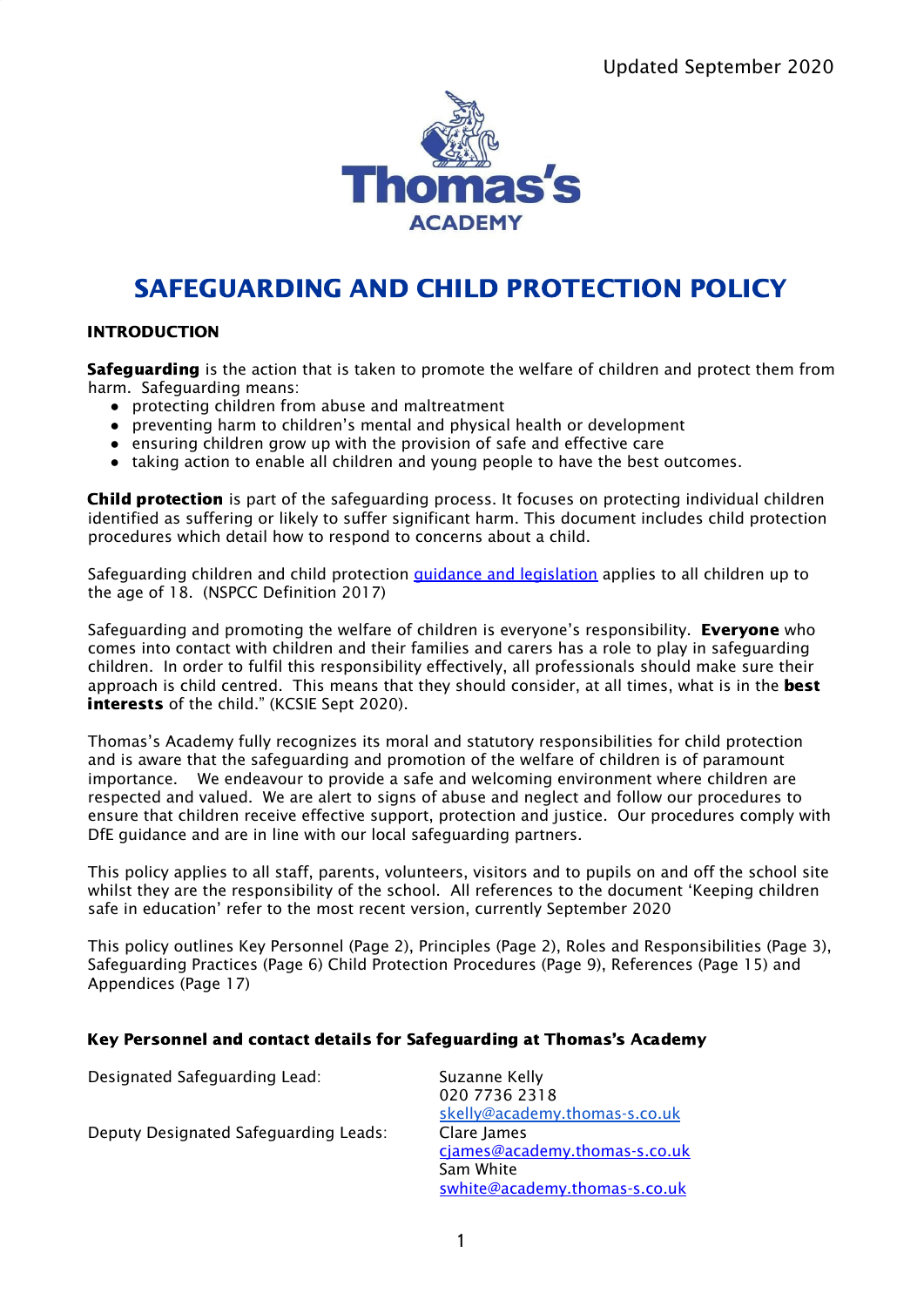# **PRINCIPLES**

The School is committed to safeguarding and promoting the welfare of children and young people and expects all staff to share this commitment and to create an open environment where staff and pupils feel able to raise concerns, where concerns will be listened to and where support services and other agencies are readily involved. Our aims are:

- To ensure that the welfare of children is given paramount consideration when developing and delivering all school activities
- to acknowledge that all children regardless of age, gender, ability, culture, race, language, religion or sexual identity, have equal rights to protection; to feel safe, secure, valued and respected, and feel confident, and know how to approach adults if they have any concerns
- To practise safe recruitment in checking the suitability of staff and volunteers to work with children
- To raise awareness of child protection issues and equip children with the skills needed to keep them safe, including the safe use of electronic equipment and access to the Internet
- To establish a safe environment in which children can learn and develop
- to support children in recognising when they are at risk and how to get help when they need it
- To develop and implement procedures for identifying and reporting cases, or suspected cases, of abuse
- To support children who have been abused in accordance with his/her agreed child protection plan
- To ensure that children on the school register, of compulsory school age do not miss out on parts of their education through continuous absenteeism
- To work with other agencies, where such work is needed, to ensure adequate arrangements to identify, assess and support those children who are suffering significant harm or may suffer significant harm without appropriate intervention
- To raise the awareness of all staff of the need to safeguard children and of their responsibilities in identifying and reporting possible cases, or supposed cases, or abuse, including mental health needs, radicalization, child sexual exploitation, child criminal exploitation and online grooming and abuse.

We recognise that teachers are well placed to observe the outward signs of abuse. The school will create a positive ethos amongst the staff so that we can:

- establish and maintain an environment where children feel secure, are encouraged to talk and are listened to
- ensure children know that there are adults in the school whom they can approach if they are worried
- include opportunities in the PSHCE curriculum for children to develop the skills they need to recognise and stay safe from abuse.

We will follow the procedures set out by the London Safeguarding Children Board (LSCB) and take into account the guidance 'Working Together to Safeguard Children' (2018) in order to:

- ensure that we have a Designated Safeguarding Lead (DSL) for child protection who has received appropriate training and support for the role
- ensure that every member of staff and volunteer knows the name of the (DSL) and their deputy/ies and their role
- ensure that every member of staff and volunteer understand their responsibilities in being alert to signs of abuse and responsibility for referring any concerns to the designated teacher
- develop links with relevant agencies and co-operate as required with their enquiries regarding child protection matters including attendance at case conferences
- keep written records of concerns about children, even where there is no need to refer the matter immediately
- ensure all written records are kept securely, separate from the main pupil file, and in a locked location
- develop and follow procedures where an allegation is made against a member of staff or volunteer
- ensure safe recruitment practices are always followed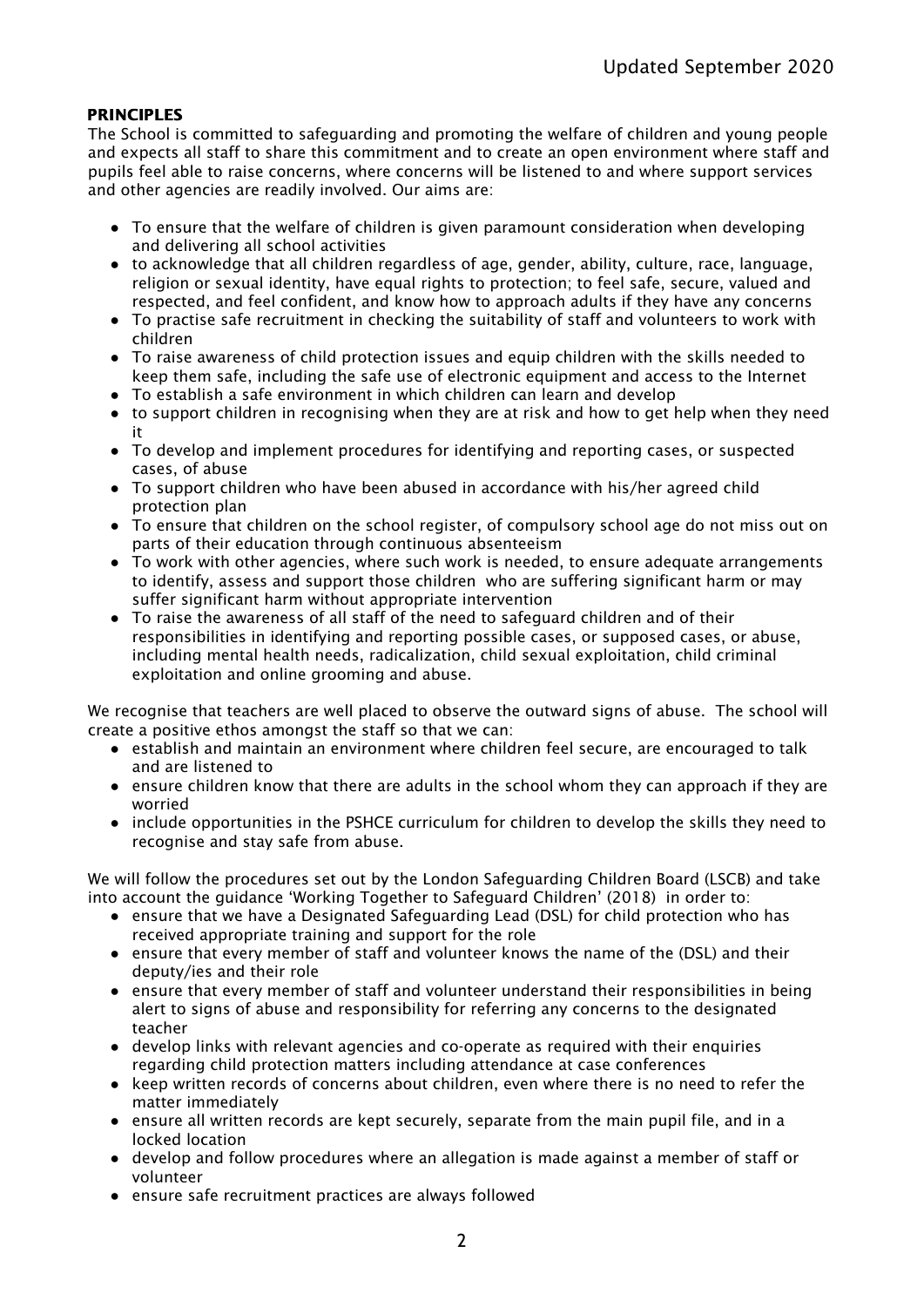- ensure that parents have an understanding of the responsibility placed on the school and staff for child protection
- ensure that pupils who have been subject to abuse are supported in line with the child protection plan
- ensure that the child welfare office of the appropriate Local Authority is informed of any unexplained absence of two days for pupils on the CP register and ten consecutive days for others
- ensure that information is passed to relevant bodies, especially when a pupil moves school.
- ensure that staff working with Early Years, Reception and Year 1 pupils or at before and after school clubs attended by children under eight years of age are aware of the requirement to confirm that they are not disqualified from working in those settings.
- ensure staff are aware of the relevant legislation relating to disqualification and that they must advise the head teacher if they are concerned that they may be disqualified.

# ROLES AND RESPONSIBILITIES

## The role of all members of staff

- To read and understand the Safeguarding and Child Protection policy and procedures, Part 1 of Keeping Children Safe in Education, as well as Annex A of the main document,
- To understand their obligations under the statutory guidance
- To undertake regular safeguarding training, at least annually
- To know the identity of the DSL and Deputy/ies
- To provide a safe environment in which children can learn
- To be aware of the signs of mental health needs, abuse and neglect including abuse due to religious or cultural beliefs such as female genital mutilation (FGM) and peer on peer abuse so they are able to identify children who may be in need of extra help or who are suffering or likely to suffer, significant harm and in such circumstances to take appropriate action, working with other services as needed
- To help pupils understand how to keep themselves safe and manage risk through PSHCE discussions and through all aspects of school life
- To foster a culture of trust between adults who work at the school and children who attend it
- To identify children at risk of being drawn into terrorism and to challenge extremist ideas which can be used to legitimize terrorism and are shared by terrorist groups
- To build pupils' resilience to radicalisation by actively promoting fundamental British values and enabling them to challenge extremist views
- To be alert of persistent absenteeism of any pupils and inform the DSL of any concerns with regards to safeguarding
- To consider whether wider environmental factors are present in a child's life that are a threat to their safety and/or welfare (Contextual Safeguarding)
- To inform the DSL when they become aware of any private fostering arrangements
- To be open, accepting and ready to listen to a pupil and to follow the procedures outlined in this policy in the event of a disclosure.
- To set a good example by conducting themselves appropriately and maintaining suitable standards of conversation and interaction with and between pupils
- To be aware of the implications on safeguarding of any 'relationships and associations' that staff have in school and outside (including online) and to speak to the DSL if they have any concerns
- Members of staff are required to 'self-declare' if there are any changes to their own criminal record or if there is a change in their personal circumstances which may affect the 'disqualification' criteria as listed in the DfE Disqualification under the Childcare Act 2006 statutory guidance of February 2015. They are also encouraged to sign up for the DBS update service to enable future status checks to be made.

#### The role of the Designated Safeguarding Lead

The Designated Safeguarding Lead should be a member of the Senior Leadership Team and has ultimate lead responsibility for all child protection matters in the school and is generally the person to whom anyone working in the school is required to report instances of actual or suspected child abuse or neglect. Their responsibilities include:

- acting as source of support and expertise for staff on matters of safety and safeguarding
- ensuring that the school's relevant policies are known and used appropriately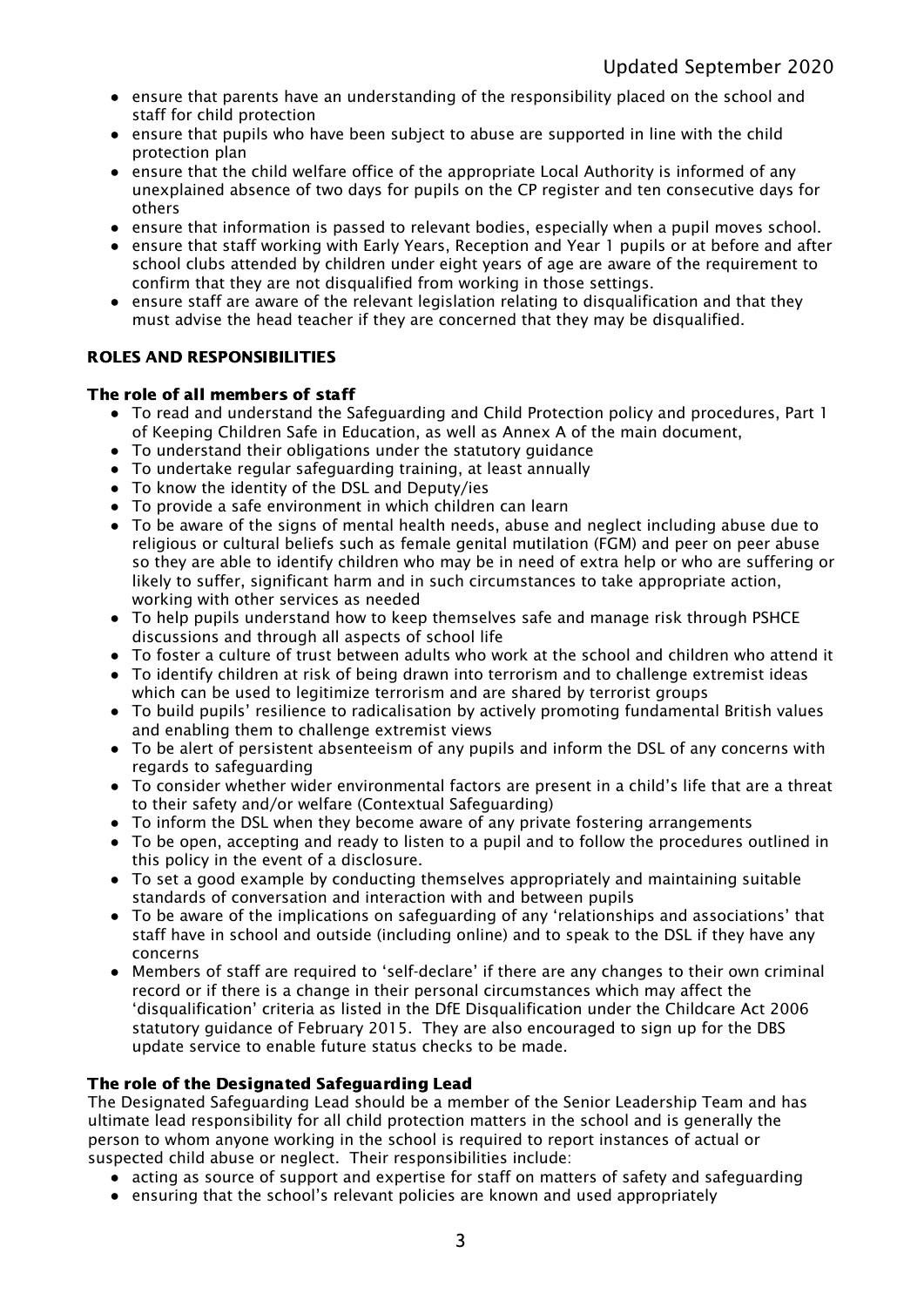- raising awareness and discussion of safeguarding issues and concerns amongst staff and pupils
- co-ordinating safeguarding planning and action within the school and liaising with other agencies.

A detailed breakdown of the responsibilities of the DSL can be found in **Appendix 6** of this policy.

Whilst the activities of the DSL can be delegated to appropriately trained deputies, the ultimate lead responsibility for safeguarding and child protection remains with the DSL. This responsibility should not be delegated.

The Deputy Designated Lead(s) should be trained to the same level as the Lead and in the absence of the DSL, carries out those functions necessary to the ongoing safety and protection of pupils.

During term time the DSL or their deputy(ies) will be available during normal school hours, either in school, or contactable by telephone, for staff, pupils or parents to discuss any safeguarding concerns. During the holidays there is no guarantee of immediate availability but most DSLs would be accessing emails fairly regularly.

# The role of the Associate Head

- To ensure that the Safeguarding and Child Protection Policy and procedures are implemented and followed by all staff
- To have read and understood Parts 1, 2, 3, 4 and 5 of Keeping Children Safe in Education
- To allocate sufficient time, training and resources to enable the DSL and deputy to carry out their roles effectively
- To ensure that all staff feel able to raise concerns about poor or unsafe practice and that such concerns are handled sensitively in accordance with the school's Whistleblowing procedures
- To ensure that all temporary staff and volunteers are made aware of the school's arrangements for safeguarding children
- $\bullet$  To create a safe environment and a caring ethos within the school
- To ensure that pupils' mental health, safety and welfare is addressed through the curriculum and related policies (Anti-bullying, Behaviour, Equal Opportunities, PSHCE).
- To be aware of any off roll notification should there be safeguarding concerns and to follow this up in conjunction with the DSL and, if applicable, with the local safeguarding partners
- To be aware of the possibility of private fostering arrangements and ensure that Registrars take steps to verify the relationships of the adults to any child who is being registered at the school
- To make parents aware of the School's Safeguarding Children Policy on a regular basis
- To receive required training to understand safer recruitment processes and ensure that Safeguarding awareness is covered in every interview to recruit new staff with at least one member of each interview panel having undergone Safer Recruitment training.
- To monitor the effectiveness of the policy and procedures.

# The role of the Executive Head on behalf of the Governing Body

- To ensure that all staff in their school read at least Part 1 of Keeping Children Safe in Education, as well as Annex A of the main document.
- To ensure that mechanisms are in place to assist staff to understand and discharge their role and responsibilities as set out in Part 1 of Keeping Children Safe in Education.
- To ensure compliance with statutory safeguarding and child protection requirements
- To ensure there is an effective and statutory compliant Safeguarding and Child Protection Policy in place, that is consistent with London Safeguarding Children's Board (LSCB) requirements and is reviewed at least annually
- To ensure there are appropriate policies and procedures in place in order for appropriate action to be taken in a timely manner to safeguard and promote children's welfare
- To ensure that the procedures are in place for the school's information systems to have at least two emergency contact numbers for each child in case of emergencies and in case there are welfare concerns at home
- To ensure that safer recruitment procedures are followed and that all appropriate checks are carried out on all staff, including those working in a management role as well as those with QTS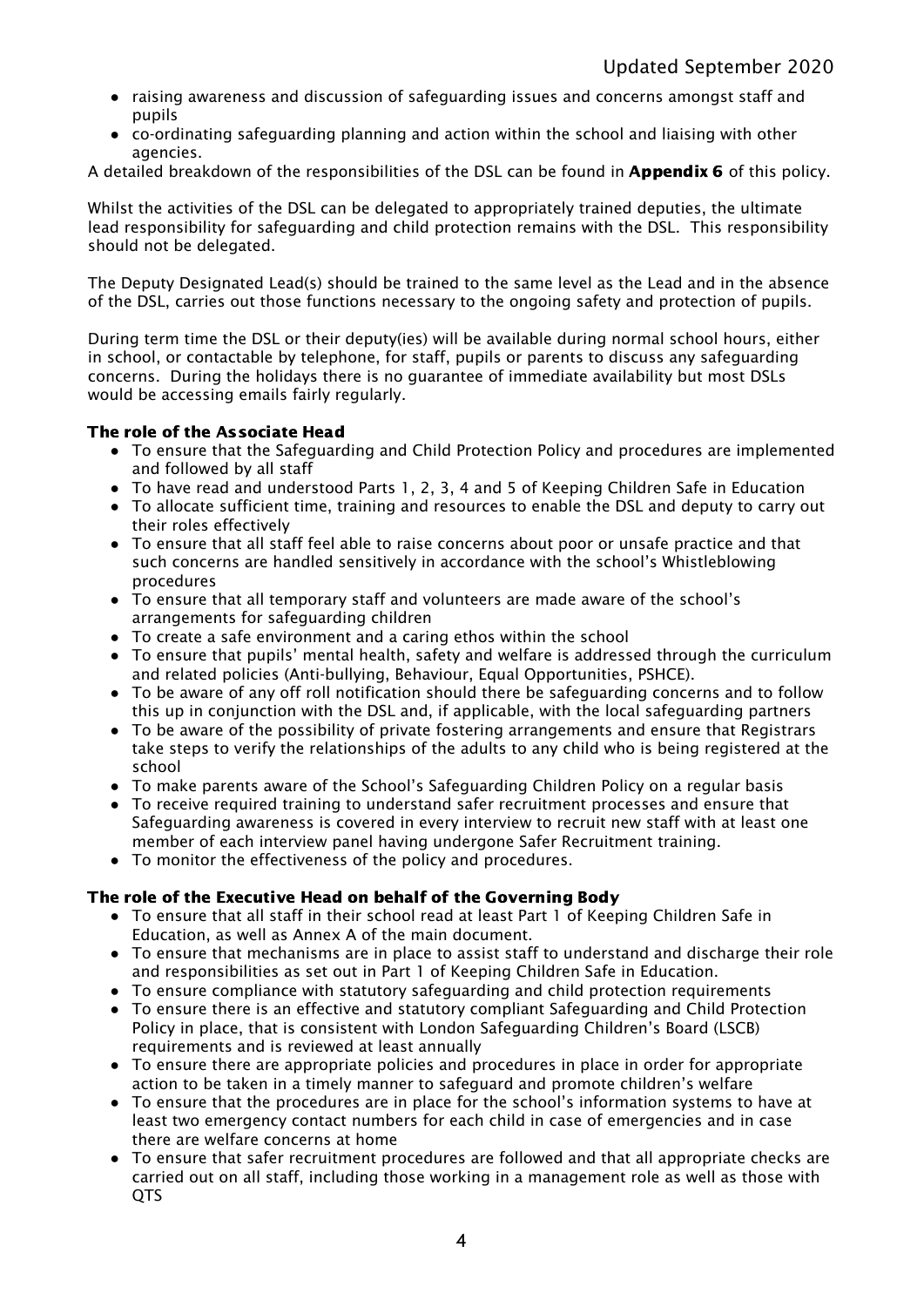- To ensure that the school has a Designated Safeguarding Lead who is a member of the Senior Leadership Team and has undergone regular inter-agency training at least every two years
- To provide sufficient resources to enable appropriate training to be given to the Head, the DSL and other staff at regular intervals, including annual safeguarding updates
- To ensure that the school has procedures for dealing with allegations of abuse against members of staff that comply with the LSCB
- To utilise the experiences and expertise of staff when shaping safeguarding policies and give opportunities for staff members to contribute and shape safeguarding arrangements and child protection procedures
- To ensure IT systems have filters installed to guard against the risk of any inappropriate internet activity, whilst not over-blocking which may place unreasonable restrictions on what children can be taught.
- To have policies and procedures in place about children accessing the internet on their phones while in school. (See Online Safety Policy).

# SAFEGUARDING PRACTICES

# Safer Recruitment

The school is committed to safer recruitment, ultimate responsibility for which lies with the Head who is responsible for ensure these procedures are implemented in practice.

Before starting at Thomas's Academy all new members of staff are required to sign to confirm they have read, understood and agree to comply with the requirements outlined in:

- Thomas's Academy Safeguarding and Child Protection policy and procedures,
- Part 1 of Keeping Children Safe in Education
- Thomas's Academy Disclosure of Disqualification under the Childcare Act briefing paper (amended September 2018)

## Management Checks

● S128 checks are carried out on all Governors, the Head, Senior Leaders and Heads of Department. If someone has been prohibited from the management of schools this will appear on their DBS certificate.

# **Contractors**

- Building contractors who work on the school site will be made aware of this policy.
- Long-term contractors who work in the school during term time will be asked to provide their consent for DBS checks to be undertaken. These checks will be undertaken when individual risk assessments by the SLT deem this to be appropriate.
- During major works, when large numbers of workers and sub-contractors may be on site during term time, Health and Safety risk assessments will include the potential for contractors and their employees to have direct access to pupils in non-teaching times.

#### Volunteers

- Risk assessments are carried out on all volunteers helping in schools to decide whether a DBS check is needed or not.
- All parent readers and volunteers helping in schools on an unsupervised basis have a DBS check

# Extended school and off-site arrangements

- Where extended school activities are provided by and managed by the school, our own Safeguarding and Child Protection Policy and Procedures apply.
- If other organisations provide services or activities on our site we will check that they have appropriate procedures in place, including relevant risk assessments and safer recruitment procedures.
- When our pupils attend off-site activities, including day and residential trips and work related activities, we will check that effective safeguarding arrangements are in place. For sessions offered by alternative providers we will ask for written confirmation from that provider that all safeguarding vetting and barring checks have been carried out on their staff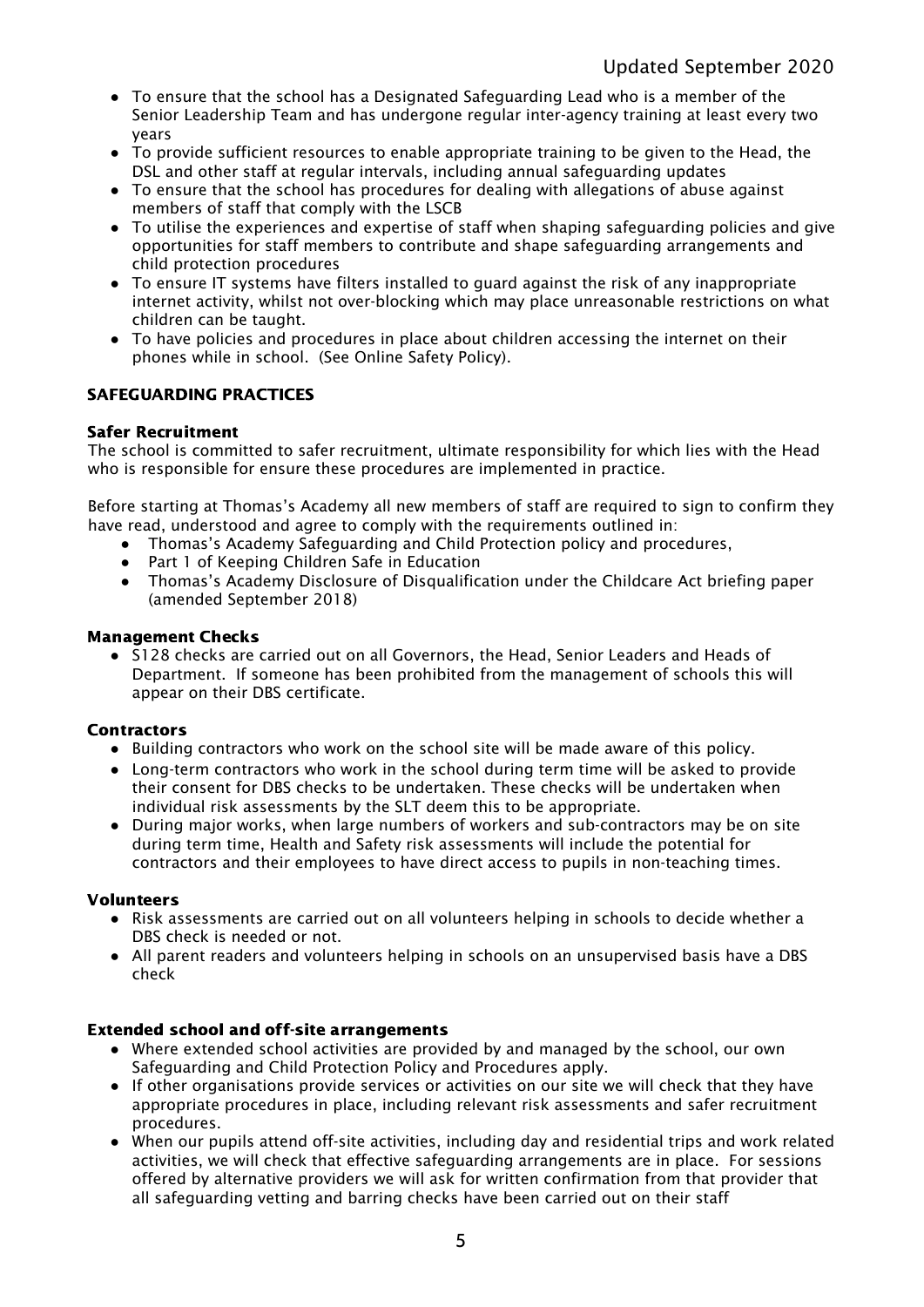● All staff are bound by our Outings Policy when arranging and organising off-site trips.

# **Training**

It is important that all staff have training and build capacity to enable them to recognise the possible signs of abuse and neglect and know what to do if they have a concern.

- All newly recruited staff (teaching and non-teaching) are given in-house training on
	- safeguarding issues as part of their induction which includes
		- o Keeping children safe in education including Annex A
		- o This Safeguarding and Child Protection Policy and Procedures
		- o Thomas's Staff Code of Conduct
		- o Thomas's Whistleblowing Policy
		- o Thomas's Academy Behaviour Policy
		- o The identity and the role of the DSLs and Deputies
		- o Prevent online training
		- $\circ$  Procedures on managing children who are missing education (in Attendance Policy)
- The DSLs undertake inter-agency training every two years. They are encouraged to attend network meetings and external courses.
- Members of staff are given regular updates (at least annually) on Safeguarding issues, including advice on protecting children from radicalisation and online safety and full refresher courses are organised to ensure that everyone is re-trained very three years
- All members of staff have access to the online safeguarding training programme "Educare" and are required to complete courses regularly in response to changes in legislation or to update their safeguarding knowledge
- Training is provided about the duty to 'prevent terrorism', using the 4 main themes from The Prevent Duty – Risk Assessment, Working in Partnership, Staff Training, IT Policies
- At least one person in each recruitment process has had "Safer Recruitment" training
- A record is kept of staff training, including type of training and dates.

# Safety in school

- Entry to school premises is controlled by secure doors, constant staff supervision or video surveillance.
- Members of staff wear name badges.
- Agency and supply staff should be checked to ensure that the person presenting at the school is the same person on whom the agency has provided checks for
- Authorised visitors are logged in and out of the premises and asked to wear visitor badges. Unidentified visitors will be challenged by staff or reported to the Head or School Office.
- The presence of intruders and suspicious strangers loitering near the school will be reported to the Police and the LA so that other schools can be alerted.
- No internal doors to classrooms will be locked while pupils are present. All teaching rooms will have clear, unobstructed glass panels in the doors (except in a lockdown situation).
- Members of staff who work with children on a one to one basis are made particularly aware of policies and procedures with regard to safeguarding as the nature of their work means they are more vulnerable to allegations made against them or a pupil may see their individual lesson time as a private opportunity to make a disclosure. See **Appendix 4**.

# First Aid and Medical Plans

- Minor first aid may be administered by any staff member however more serious injuries and/or head injuries (including the face) will be seen by senior first aiders. All first aid treatment will be recorded and where significant will be shared with parents at the earliest opportunity.
- Children requiring regular medication or therapies for long term medical conditions will be made the subject of a medical plan that has been agreed with parents.

# Photography and Images

- The vast majority of people who take or view photographs or videos of children do so for entirely innocent, understandable and acceptable reasons. Sadly some people abuse children through taking or using images so we must ensure that we have appropriate safeguards in place. These procedures are listed in our Online Safety Policy.
- If the behaviour of an adult capturing images seems unusual or the pupil appears to be worried by someone taking photographs of them, staff will act to challenge the adult (where they feel safe and confident to do so) and report the matter to the DSL as soon as possible,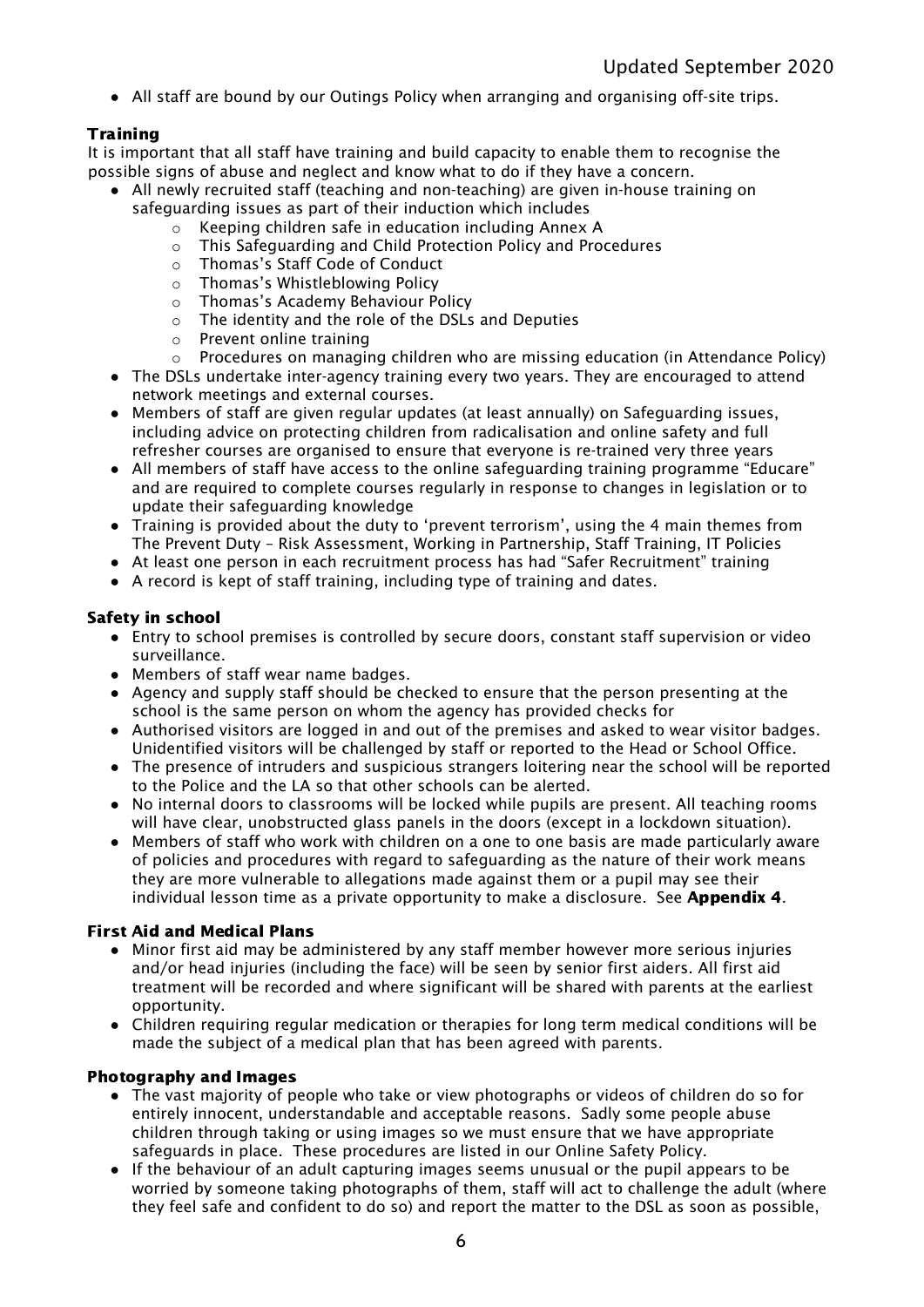and in as much detail as possible, to allow the concern to be followed up. The police will be informed in cases of serious concern.

- Flash photography can cause distress or trigger seizures in those with medical conditions and therefore should not be used.
- From time to time professional photographers are invited into the school to take group photographs or pictures of significant events; any professional photographers hired by the school will be subject to appropriate vetting checks and are expected to follow our ICT Acceptable Use Policy when taking and/or publishing images.
- CCTV is located around the school but is not installed in classrooms or loo areas.

# Pastoral and Safeguarding Education

Thomas's Academy promotes the welfare of children through our Assembly programmes, PSHCE curriculum, the computing curriculum and parents' forums. Pupils are taught how to keep themselves safe and build resilience. They are given the information to avoid situations and persons, including over the internet and through mobile technology which/who could lead them into harm.

## Promoting awareness of child wellbeing and possible safeguarding concerns

Pupil Wellbeing and pupils' mental health has a high priority within the school and members of staff place great importance on spotting and supporting pupils who may be going through a difficult time. The school discusses welfare issues and a weekly confidential report is shared with teachers to enable them to share concerns and identify issues at an early stage. These concerns may be related to academic, behaviour or general welfare. Thomas's Academy is aware that mental health needs can be an indicator that a child has suffered abuse, and can put them at risk of abuse.

# CHILD PROTECTION PROCEDURES

It is important that a child at risk or in need receives the right help at the right time to address risks and prevent issues escalating. It is therefore vital that all staff understand their responsibility to:

- identify, act on and refer the early signs of abuse and neglect
- keep clear written records
- listen to the views of the child
- reassess concerns when situations do not improve
- share information quickly and challenge inaction

#### Early Help

Early help means providing support as soon as a problem emerges at any point in a child's life. All school staff should be prepared to identify children who may benefit from early help as providing support at this stage is more effective in promoting the welfare of the child than reacting later. School practices may form part of early help strategies and should feed into Local Authority early help measures as required. Evidence should be kept of all early help interventions.

In the first instance staff should discuss early help requirements with the DSL. They will then take the lead but staff may be required to support other agencies and professionals in an early help assessment. Chapter 1 of Working together to safeguard children (2018) provides detailed guidance on the early help process.

## Recognising indicators of abuse

Staff in schools are uniquely placed to observe outward signs of abuse, unexplained changes in behaviour or failure to develop. Children who are victims of abuse often display emotional and behavioural difficulties. Staff should also be aware that children with special educational needs or other vulnerable groups may be especially at risk of abuse and, therefore, extra care should be taken to correctly interpret apparent signs of abuse or neglect, acknowledging that behaviour mood or injury may relate to possible abuse and not just their SEN or disability. Appendix 5 of this Policy lists some of the types of abuse with which staff should be familiar.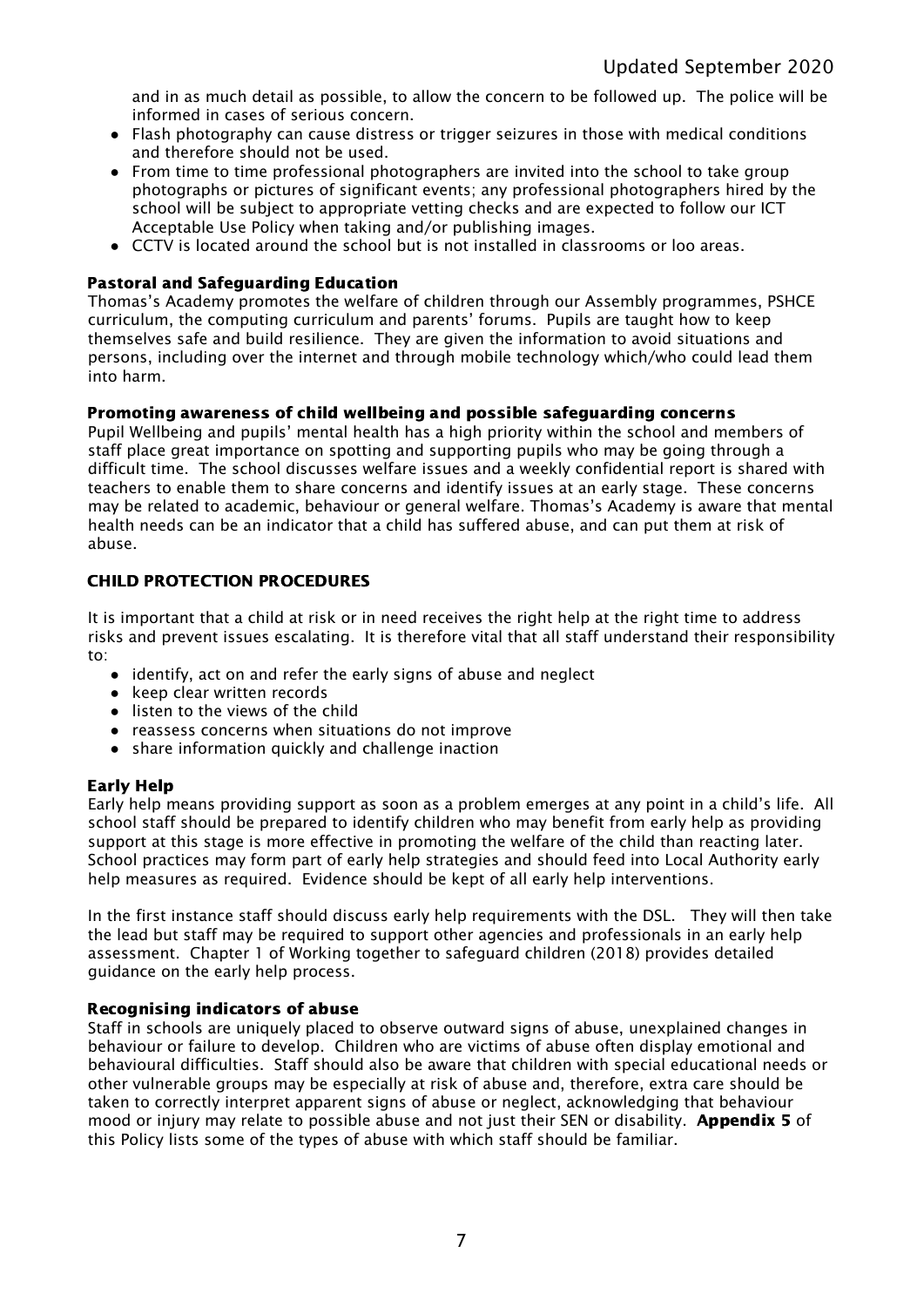If a member of staff is concerned that a pupil may be suffering significant harm or is at risk of significant harm, the matter should be referred to the DSL or the deputy in the DSL's absence immediately. There should be a written record of this initial concern.

All members of staff should be aware of the four key steps to follow to help identify and respond appropriately to possible abuse and/or neglect:

- Be alert to be aware of signs of abuse and neglect and to understand the procedures set out in local multi-agency safeguarding arrangements
- Question behaviours to be aware if something seems unusual and try to give the child the opportunity to talk if appropriate to seek further information
- Ask for help discuss concerns with the DSL (non-teaching staff, eg Catering staff may refer to their line manager)
- Refer make a referral to the local safeguarding partners. These consist of the Local Authority, Clinical Commissioning group and the police. This referral would usually be made by the DSL but can be made by any practitioner. See **Appendix 1** for flowchart of procedures to follow.

It may not always be appropriate to go through all four stages sequentially. If a child is in imminent danger or is at risk from harm a referral should be made to local safeguarding partners immediately (and within one working day), or in an emergency dial 999 and request the appropriate emergency service. Anyone can make such a referral.

Alternatively the NSPCC whistle-blowing helpline number is 0800 028 0285 or the Police Child Abuse Investigation Team (CAIT) is 020 8247 6331

# Dealing with a Disclosure

It takes a lot of courage for a child to disclose that they are being neglected and/or abused. They may feel ashamed or their abuser may have threatened what will happen if they tell; they may have lost trust in adults or they may believe, or have been told, that the abuse is their fault.

If a child reports, following a conversation you have initiated or otherwise, about any risks to their safety or wellbeing the following procedure should be followed:

- Listen to the pupil, take their allegation seriously and reassure them that you will take action to keep them safe.
- Remain calm and do not over-react the child may stop talking if they feel they are upsetting you
- Do not interrupt if he or she is recalling a significant event; the first account is usually the most accurate. However you may like to offer reassuring nods or words of comfort eg "I want to help," "You are doing the right thing in talking to me".
- Do not be afraid of silences, remember how hard this may be for the child
- Do not guarantee confidentiality; referrals may have to be made in order to safeguard the pupil. At an appropriate time tell the child that in order to help them you must pass the information on.
- Do not automatically offer any physical touch as comfort. It may be anything but comforting to a child who has been abused.
- Avoid admonishing the child for not disclosing earlier. It may be intended to be supportive but the child may interpret it that they have done something wrong
- Ensure that any questions that need to be asked to clarify understanding are as open as possible and do not lead the pupil.
- Tell the child what will happen next. The child may agree to go with you to see the DSL. Otherwise let them know that someone will come to see them before the end of the day.
- Report orally to the DSL as soon as possible but certainly on the same day. If the DSL is not available, report to the Deputy DSL, the Head or a member of the SLT.
- Keep any suspicions confidential and not discuss them with anyone other than those mentioned above
- Make a written note of the discussion as soon as possible and at the latest before the end of the day, to give to the DSL. Note time, date, place, people present and what was said. Where possible the School Disclosure or Allegation Record (Appendix 2) should be used but if not available any paper will do. Records should be verbatim; the notes may be needed in subsequent court proceedings. All notes should be signed.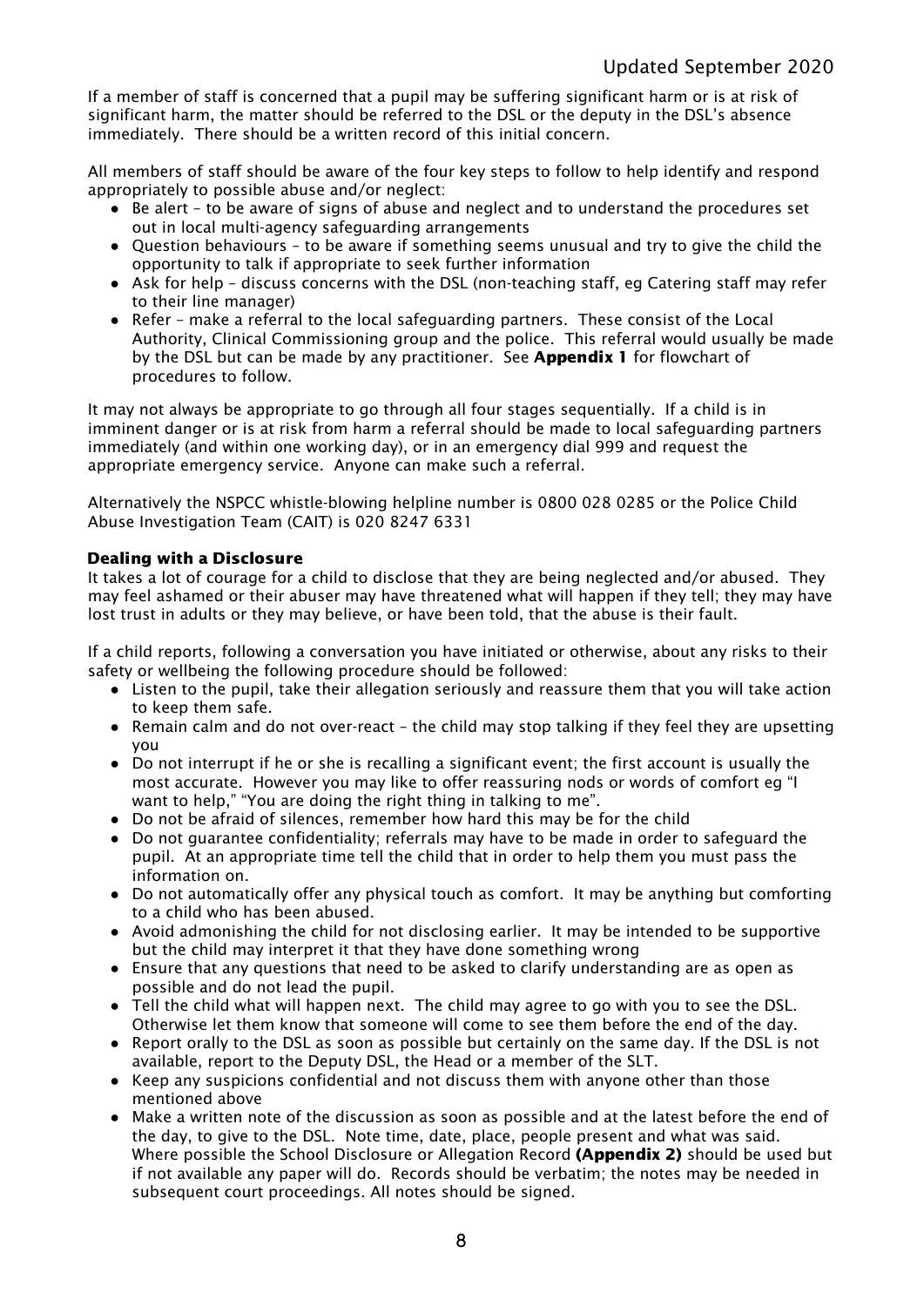- Teachers are not required to investigate further, but may be required to support or monitor the pupil in the future.
- Seek support if you feel distressed

"The Data Protection Act and GDPR 2018 do not prevent or limit the sharing of information for the purposes of keeping children safe. Fears about sharing information must not be allowed to stand in the way of the need to promote the welfare and protect the safety of children." (KCSIE 2018 paragraph 75). "This includes allowing practitioners to share information without consent". (paragraph 77).

#### Reporting directly to child protection agencies

If a referral to Children's Social Care (CSC) is felt to be appropriate the DSL will normally be the person to establish contact. However members of staff have the right to contact the child protection agencies independently if it is felt that the school has not responded appropriately to concerns.

Contact details for the local safeguarding agency is:

#### ● Hammersmith and Fulham

- $\circ$  Please call 020 8753 5125 and ask to speak to the Duty Child Protection Advisor
- o OR email [LADO@lbhf.gov.uk](mailto:LADO@lbhf.gov.uk)

It should be noted that any referrals should be made to the Social Care team of child's home borough authority, not the school borough, should this be different.

If there is room for doubt as to whether a referral should be made, the DSL will consult with CSC on a no names basis without identifying the family. However, as soon as sufficient concern exists that a child may be at risk of significant harm a referral to CSC will be made without delay.

If the initial referral is made by telephone, the DSL will confirm the referral in writing to the CSC within 24 hours. If no response or acknowledgement is received within one working day the DSL will contact the CSC again.

If after a referral the child's situation does not appear to be improving the DSL (or person who made the referral) should press for reconsideration to ensure their concerns have been addressed. All referrals and reconsiderations should be evidenced.

Normally, when there are Safeguarding concerns, the Designated Lead will contact parents before making a referral to Children's Social Care Services. However if the School believes that notifying parents could increase the risk to the child or exacerbate the problem, then advice will first be sought from the CSC. The following are examples of exceptions:

Physical injury, emotional abuse or neglect:

- The DSL will contact Children's Social Care Services. If there has been a deliberate injury or where there are concerns about the child's safety, the child's parents should not be contacted before first consulting with social services
- Where emergency medical attention is necessary it will be sought immediately. The DSL should inform the doctor of any suspicion of abuse
- If a referral is being made without the parent's knowledge and non-urgent medical treatment is required, social services should be informed. Otherwise, speak to the parent and suggest medical attention should be sought for the child.
- If a pupil is thought to be at immediate risk because of parental violence, intoxication, substance abuse, mental illness or threats to remove the child during the school day, for example, urgent Police intervention should be requested.

Sexual abuse:

- The DSL will contact Children's Social Care Services or Police Child Protection Team
- The DSL will not speak to the parents
- Under no circumstances should the DSL, or any other member of the school, attempt to carry out any investigation into the allegations or suspicions of sexual abuse. The role of the DSL is to collect the exact details of the allegations or suspicion and to provide this information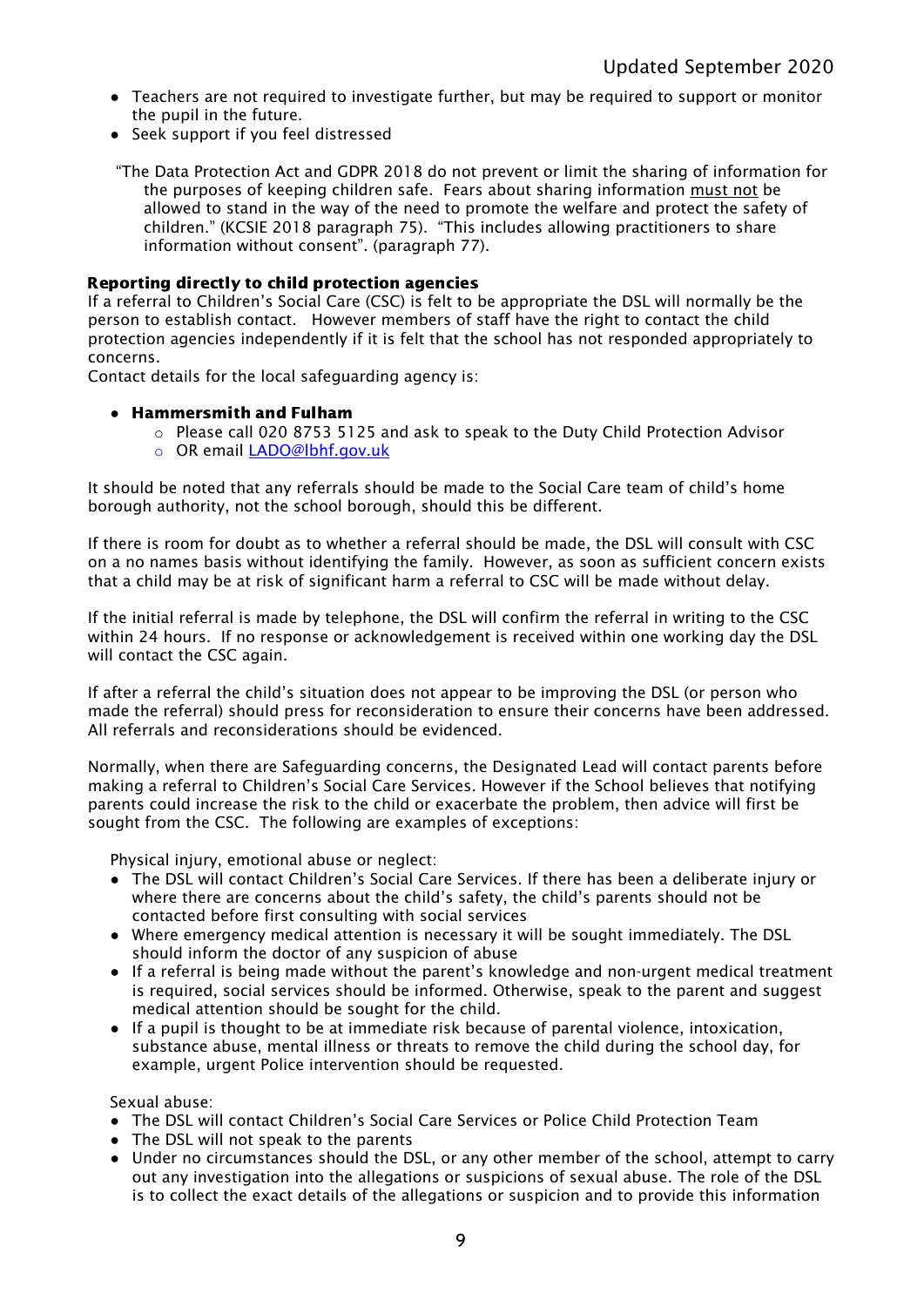to the child protection agencies. The local safeguarding partners may then involve the Multi Agency Safeguarding Hub (MASH) for the borough, to take the referral further.

## Dealing with allegations of abuse against a member of staff

If any allegation of abuse is made against a member of staff or volunteer, the LSCB procedures will be followed and we shall have regard to the guidelines on practice and procedure given in Part 4 of the DfE statutory guidance 'Keeping Children Safe in Education.

The School's procedure for dealing with allegations made against staff or volunteers will be used following any safeguarding concerns about a member of staff or volunteer. Allegations that might indicate that a person is unsuitable to continue to work with children are where a person has:

- behaved in a way that has harmed a pupil, or may have harmed a pupil
- possibly committed a criminal offence against or related to a child
- behaved towards a pupil or children in a way that indicates that he or she would pose a risk of harm if they work regularly or closely with children

This procedure relates to members of staff who are currently working in the school regardless of whether the school is where the abuse is alleged to have taken place. Allegations against former members of staff or volunteers will be referred to the police. Historical allegations of abuse will also be referred to the police. Where the school has information to indicate that the former staff member is working with children in another location this should also be reported to the Local Authority's Designated Officer (LADO) in that location and to the senior management of the school where that member of staff is currently working.

If an allegation is made against a current member of staff or volunteer, the School's priority will be to achieve a quick resolution of that allegation in a fair and consistent way that provides effective protection for any child involved and at the same time supports the person who is the subject of the allegation. All such allegations must be dealt with as a priority without delay.

A member of staff receiving an allegation of abuse against another member of staff should report this immediately to the Head, unless the Head is the one against whom the allegation is made. An allegation against the Head should be reported to the Safeguarding Governor. If the Head is absent, the report should be made to Safeguarding Governor.

An allegation against a member of staff must always result in a senior person at the school (as detailed above) contacting the relevant LADO who will guide the next steps to be taken. Borderline cases may be discussed without identifying individuals in the first instance and following discussions the LADO will advise in the circumstances what further steps should be taken. All discussions with the LADO should be recorded in writing.

- The Head (or Safeguarding Governor) should record any information about dates, times, locations and names of potential witnesses.
- An initial assessment of an allegation should be made by the local authority duty officer (LADO) and the Head (or Safeguarding Governor) to judge whether:
	- o there is need for immediate action to protect the pupil,
	- $\circ$  the allegation is demonstrably false,
	- o there has been inappropriate behaviour or poor practice that can be dealt with through the school's disciplinary procedures.
- The Head will generally inform the accused person about the allegation as soon as possible after consulting the LADO unless there is a need to consult with other external agencies first in a strategy discussion.
- In response to an allegation all other options should be considered before suspending a member of staff: suspension should not be the default option. An individual should be suspended only if there is no reasonable alternative. If suspension is deemed appropriate, the reasons and justification should be recorded by the employer and the individual notified of the reasons.
- The parents or carers of the child(ren) involved will be informed of the allegation as soon as possible, if they do not already know of it. They will also be kept informed of the progress of the case and the outcome where there is not a criminal prosecution, including the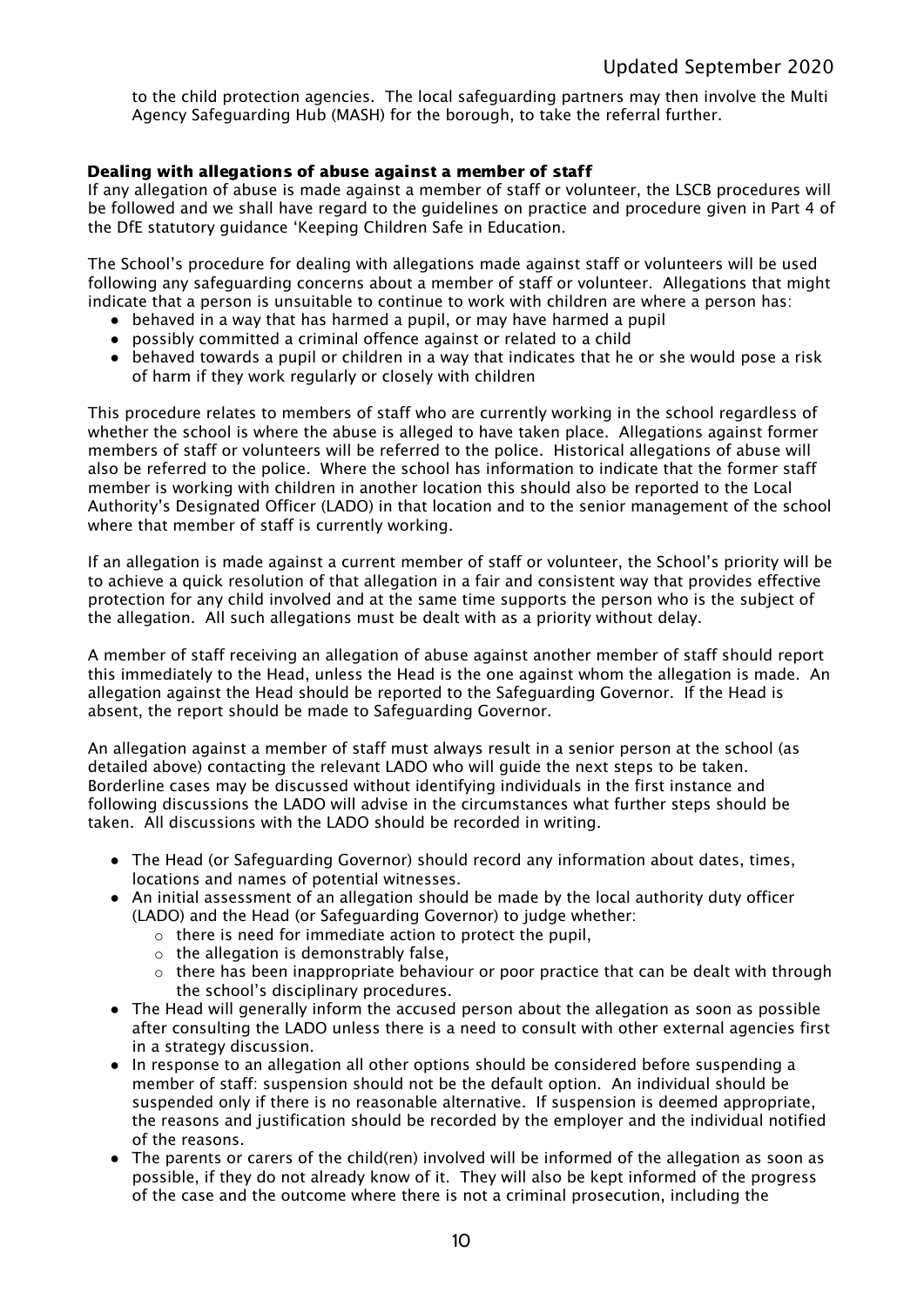outcome of any disciplinary process. The deliberations of a disciplinary hearing, and the information taken into account in reaching a decision, cannot normally be disclosed, but the parents or carers of the child should be told the outcome in confidence.

- Where a referral is made because the pupil has suffered or is likely to suffer significant harm, or the alleged abuse is a criminal offence, the LSCB procedures will be followed. The local authority will be informed of all allegations and be invited to discuss the allegation with the Head to confirm details and the best way of informing parents (if they are not already aware).
- Teachers are permitted to use reasonable force to control or restrain pupils in certain circumstances, including dealing with disruptive behavior. This should be taken into account if the allegation is about physical contact.
- If the allegation is not false or unfounded and there is cause to suspect a pupil is suffering, or likely to suffer significant harm, a strategy meeting will be convened
- The LADO may hold meetings with other agencies e.g. the police, if it is judged that the threshold of significant harm has not been reached.
- In cases where other interagency involvement is not required, the LADO will discuss with the Head what steps to take. The Head may decide to take no further action, to dismiss the person or not to use that person's services in the future.
- Where further investigations are required before deciding how to proceed, the Head will decide, with the LADO, who will investigate; this may be an independent investigator provided by the Local Authority.
- The Head will make the decision whether or not to suspend, given the risk to the pupil and where the allegations warrant investigation by police.
- It is extremely important that when an allegation is made, every effort is made to maintain confidentiality and guard against unwanted publicity while an allegation is being investigated or considered. The Head will take advice from the LADO and other agencies to agree:
	- $\circ$  Who needs to know and, importantly, exactly what information can be shared
	- o How to manage speculation, leaks and gossip
	- $\circ$  What, if any, information can be reasonably given to the wider community to reduce speculation
	- o How to manage press interest if, and when, it should arise

Outcomes of allegations against members of staff may be defined as Substantiated, False, Malicious, Unsubstantiated or Unfounded.

- If the allegation is substantiated, the person is dismissed or the school ceases to use his/her services, then the LADO will discuss with the school whether a referral should be made to the **[Teaching](http://en.wikipedia.org/wiki/National_College_for_Teaching_and_Leadership) Regulation Agency** (TRA)
- If the person is considered unsuitable to work with children, a report will be made to the Disclosure and Barring Service (DBS) within one month of their leaving the school.
- For children in the Early Years Foundation Stage the school will also inform Ofsted (Tel: 0300 123 1231) within 14 days at the latest of any allegations of serious harm or abuse and of the action taken in respect of these allegations.
- If an allegation is unsubstantiated and the person returns to work, the school will support that person through offering for example, a phased return or a mentor. The School will also consider how to manage the contact with the child(ren) who made the allegation.
- Allegations that are found to be malicious should be removed from personnel records; and any that are proved to be unsubstantiated, false, malicious or unfounded should not be referred to in employer references.

The School has a duty of care towards its employees and as such, it must ensure that effective support is provided for anyone facing an allegation. Individuals will be informed of concerns or allegations as soon as possible and given an explanation of the likely course of action, unless external agencies object to this. The individual concerned will be advised to contact their trade union representative, if they have one, or a colleague for support.

Many cases may well not warrant the consideration of either a police investigation or enquiries by the local safeguarding partners. In these cases internal arrangements should be followed to resolve cases without delay. However some rare allegations will be so serious they require immediate intervention by the LSCB and/or the police. The LADO should be informed of all allegations that come to the school's attention so they can consult police and children's social care services as appropriate.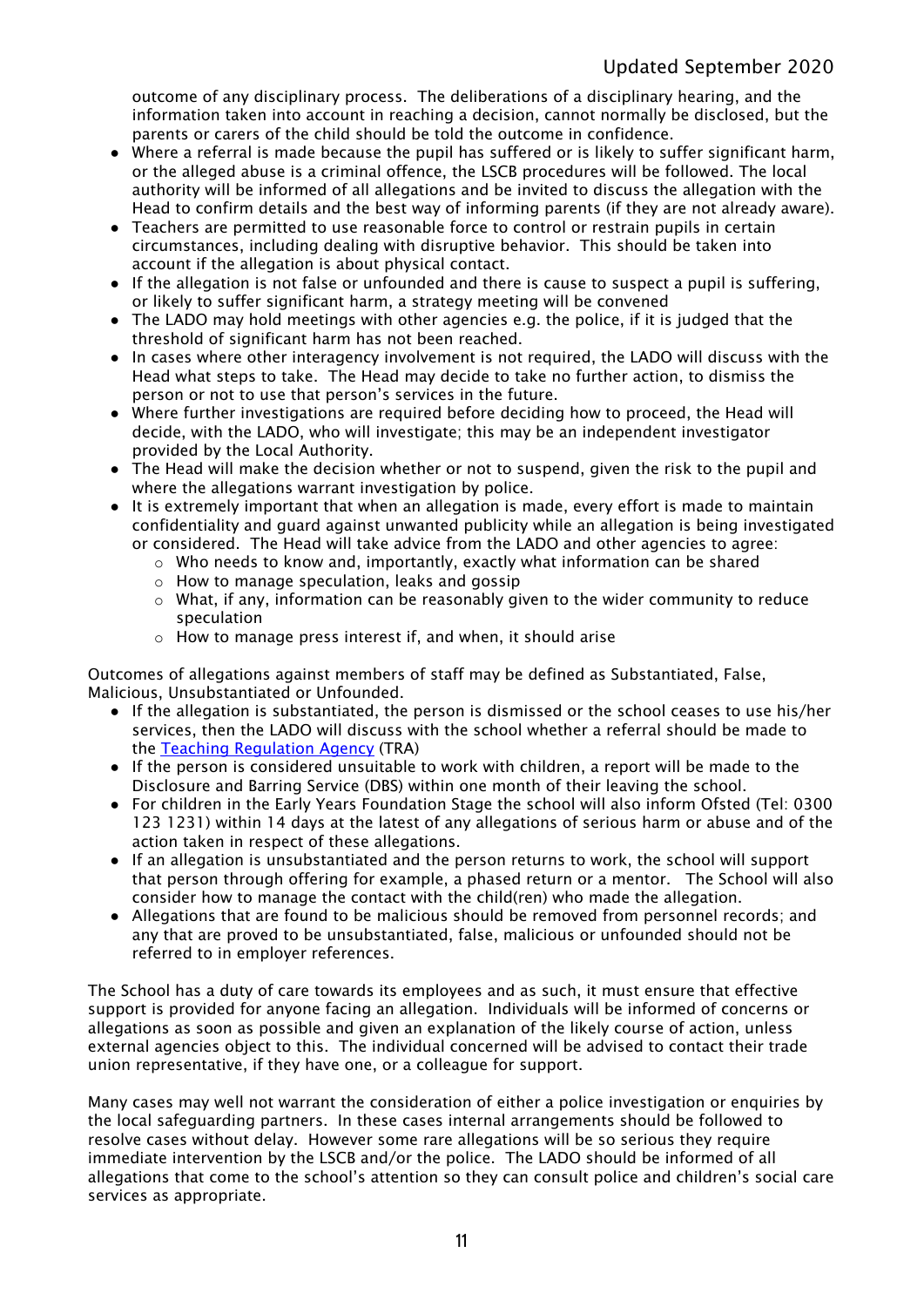# Dealing with allegations of peer on peer abuse

If an allegation of abuse is made about another child it should be reported directly to the Designated Safeguarding Lead who will consult with the Head and the Duty Social Work service for the borough, and follow guidelines as laid out in our Anti-Bullying Policy and general safeguarding guidelines as applicable.

#### **REFERENCES**

This policy has been informed by and complies with:

DfE statutory guidance 'Keeping Children Safe in Education (September 2019)

DfE guidance 'Teaching online safety in school' (June 2019)

HM Gov guidance 'Working Together to Safeguard Children' (July 2018)

DfE advice 'Information Sharing: Advice for practitioners providing safeguarding services to children, young people, parents and cares (July 2018)

DfE advice 'Sexual violence and sexual harassment between children in schools and colleges' (May 2018) summarised in Part 5 of KCSIE

DfE statutory guidance 'Children missing education' (September 2016)

DfE advice 'The Prevent Duty' (June 2015) from The Counter-Terrorism and Security Act (2015) HM Gov advice 'What to do if you're worried a child is being abused' (March 2015) DfE statutory guidance 'Disqualification under the Childcare Act 2006' (February 2015)

This Policy was audited externally in April 2016 by Andrew Hall, Specialist Safeguarding

Consultant. [\(www.safeguardinginschools.co.uk](http://www.safeguardinginschools.co.uk/))

See also: Anti-bullying Policy, Attendance Policy, Behaviour Policy, Code of Conduct, Complaints Policy, Confidentiality Policy, ICT Acceptable Use Policy, Medical Conditions and Medication Policy, Online Safety Policy, Whistleblowing Policy

| This policy will be reviewed annually and/or when required |     |                                             |                                                                                                               |  |
|------------------------------------------------------------|-----|---------------------------------------------|---------------------------------------------------------------------------------------------------------------|--|
| Reviewed September 2019                                    |     | By: Chris Tuck                              | Changes made: Brought in                                                                                      |  |
|                                                            |     |                                             | line with TLDS updates                                                                                        |  |
| Reviewed July 2020                                         | Bv: | <b>Miles Chester</b>                        | <b>Minor Updates</b>                                                                                          |  |
| Reviewed September 2020                                    | By: | Suzanne Kelly                               | Minor changes made to 'First<br>Aid' section and updates<br>made from KCSiE 2020<br>(mental health, CSE, CCE) |  |
| Date of next review: September<br>2021                     | By  | <b>Education and Safeguarding Committee</b> |                                                                                                               |  |

## Appendices

Appendix 1: Procedure flowchart for raising a concern about a child

Appendix 2: School Disclosure or Allegation Record

Appendix 3: Body map for location of any visible injuries

Appendix 4: Guidance for working with children one-to-one

Appendix 5: Definitions and signs of abuse

Appendix 6: Roles and responsibilities of the Designated Safeguarding Lead and Deputy

Appendix 7: Useful references and organisations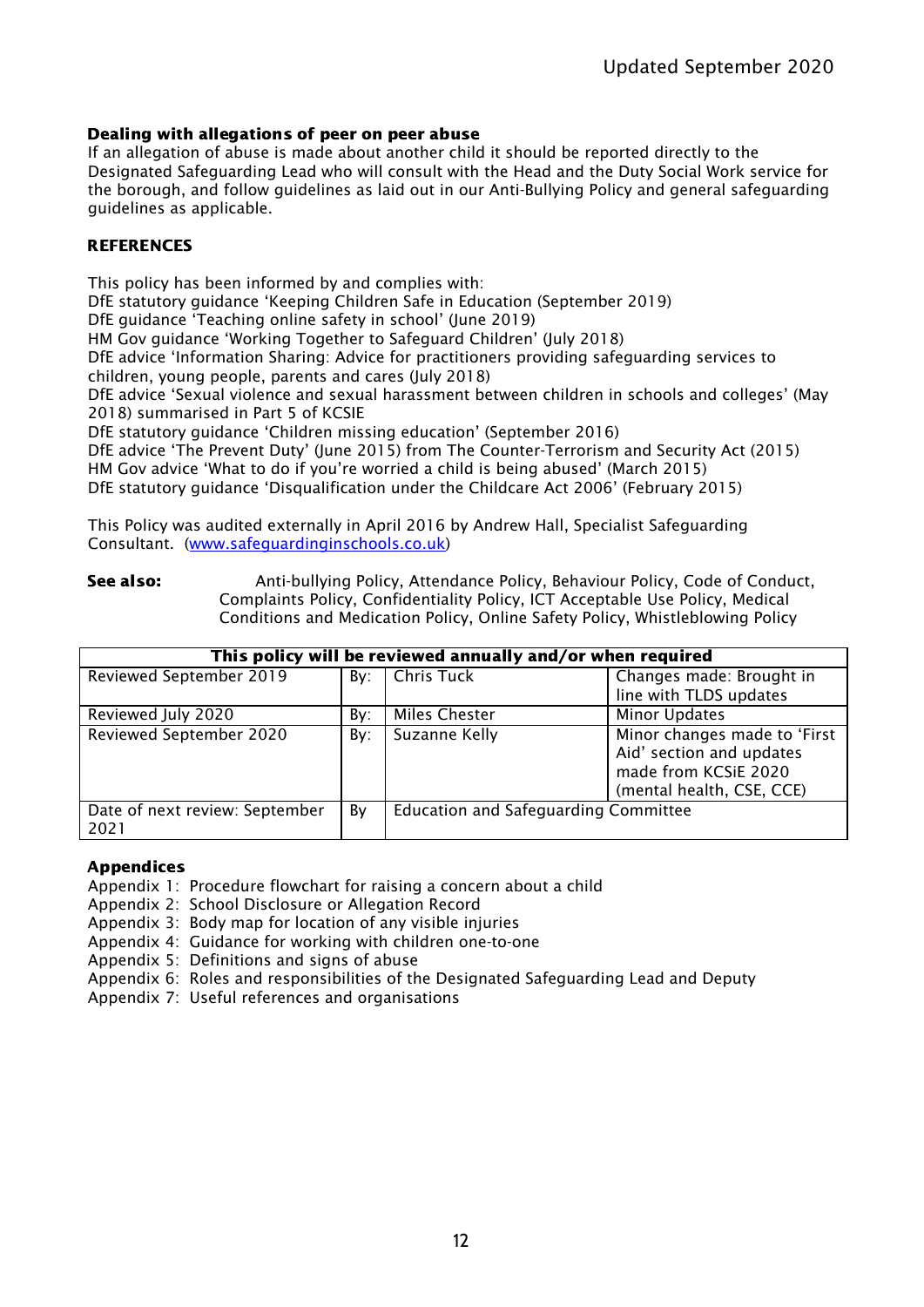#### SAFEGUARDING AND CHILD PROTECTION POLICY APPENDIX 1 PROCEDURE FOR RAISING A CONCERN ABOUT A CHILD

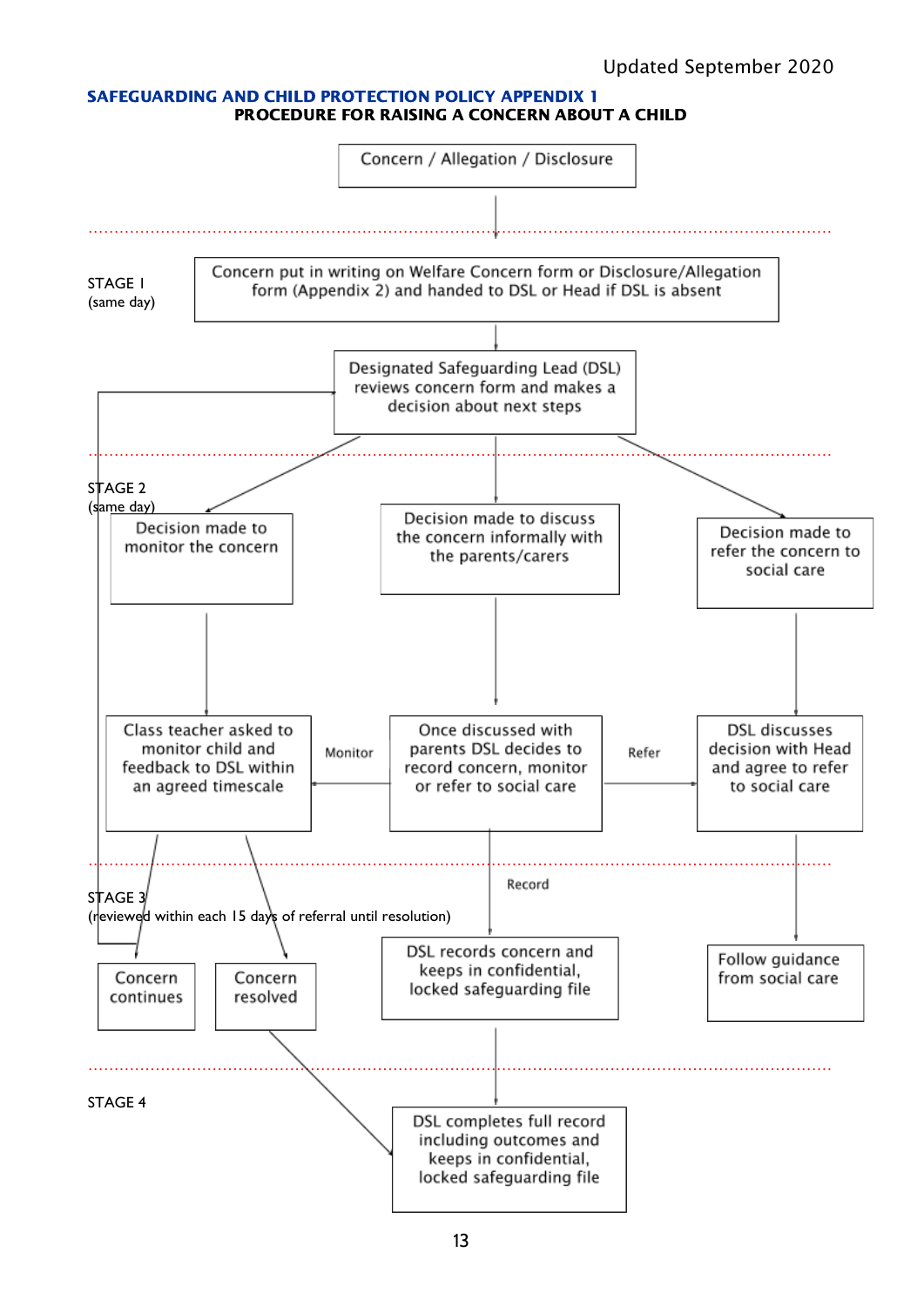SAFEGUARDING AND CHILD PROTECTION POLICY APPENDIX 2



| <b>SCHOOL DISCLOSURE OR ALLEGATION RECORD</b><br>(Guidance taken from the Child Protection Safeguarding Handbook for Schools)                                                                                                                                                             |  |  |                                |  |
|-------------------------------------------------------------------------------------------------------------------------------------------------------------------------------------------------------------------------------------------------------------------------------------------|--|--|--------------------------------|--|
| Name:                                                                                                                                                                                                                                                                                     |  |  | Form / Class:                  |  |
| Date of birth:                                                                                                                                                                                                                                                                            |  |  | Class teacher / Form<br>tutor: |  |
| Date and time of<br>concern/disclosure/allegation:                                                                                                                                                                                                                                        |  |  |                                |  |
| Why are you concerned about this pupil? (Please provide a description of any incidents /<br>conversations and the dates they occurred. You must make clear what is fact and what is hearsay.<br>You must not ask the pupil leading questions or try to investigate the concern yourself.) |  |  |                                |  |
|                                                                                                                                                                                                                                                                                           |  |  |                                |  |
| What have you observed and when? (This relates to anything you have personally witnessed)                                                                                                                                                                                                 |  |  |                                |  |
|                                                                                                                                                                                                                                                                                           |  |  |                                |  |
| What have you heard and when? (Write here anything you have been told by the pupil or any other<br>person. Be clear about who has said what)                                                                                                                                              |  |  |                                |  |
|                                                                                                                                                                                                                                                                                           |  |  |                                |  |
| What have you been told and when? (This may be third-party information that is relevant but as yet<br>unsubstantiated)                                                                                                                                                                    |  |  |                                |  |
|                                                                                                                                                                                                                                                                                           |  |  |                                |  |
| If any allegation has been made, give any details you have about the alleged abuser                                                                                                                                                                                                       |  |  |                                |  |
|                                                                                                                                                                                                                                                                                           |  |  |                                |  |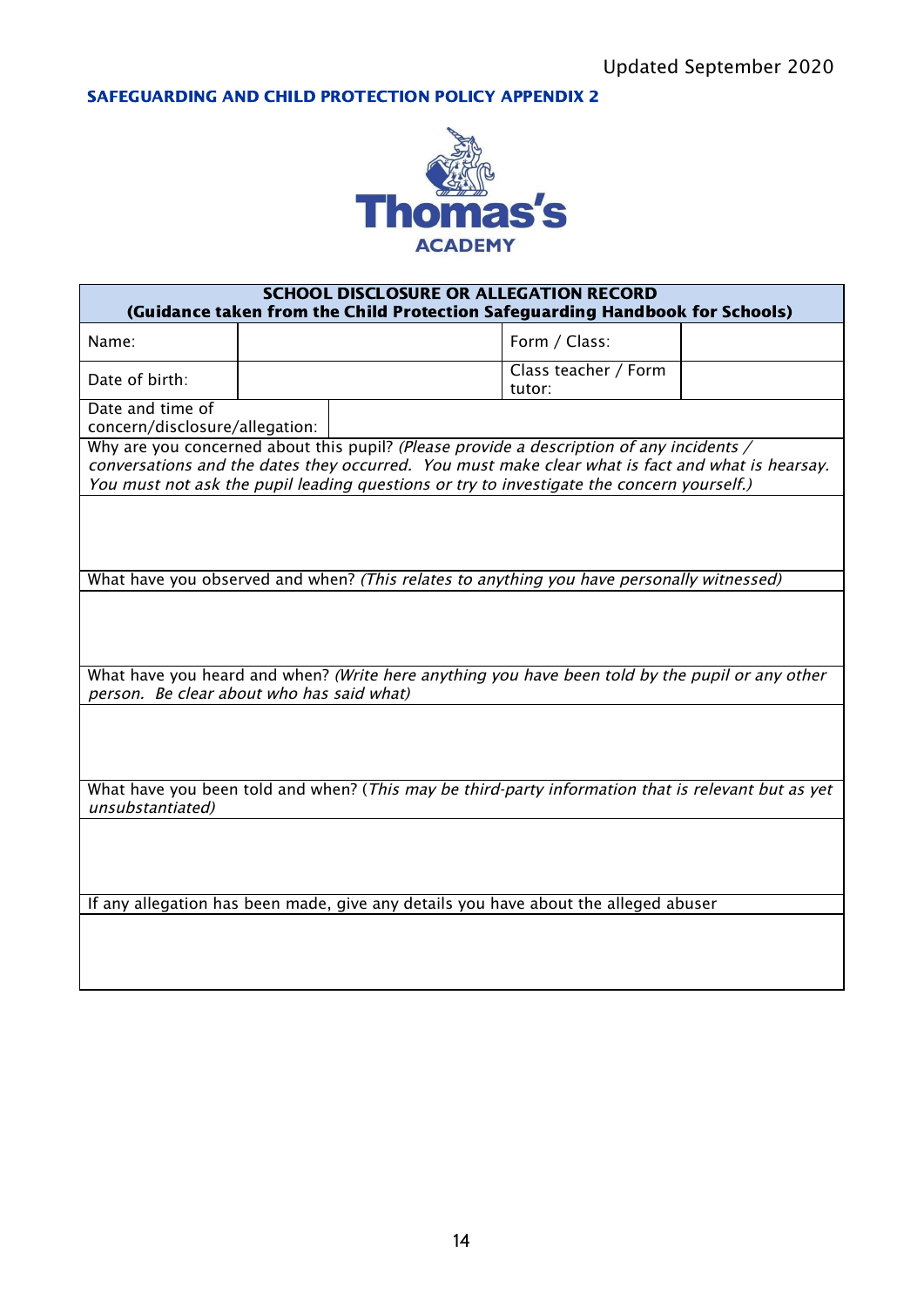# Updated September 2020

|                                                                                                                                                                   |  | Do those with parental responsibility know this form has been completed?                                                                                                                                                                                                                                                                                                                                                                                                                                                                                                                                      |  |  | Yes / No |
|-------------------------------------------------------------------------------------------------------------------------------------------------------------------|--|---------------------------------------------------------------------------------------------------------------------------------------------------------------------------------------------------------------------------------------------------------------------------------------------------------------------------------------------------------------------------------------------------------------------------------------------------------------------------------------------------------------------------------------------------------------------------------------------------------------|--|--|----------|
| If not, why not?                                                                                                                                                  |  |                                                                                                                                                                                                                                                                                                                                                                                                                                                                                                                                                                                                               |  |  |          |
| If yes, what did they say?                                                                                                                                        |  |                                                                                                                                                                                                                                                                                                                                                                                                                                                                                                                                                                                                               |  |  |          |
| <b>NOTE:</b> Those with parental responsibility should not be contacted by anyone in the school if this<br>could place the pupil at risk. Speak to the DSL first. |  |                                                                                                                                                                                                                                                                                                                                                                                                                                                                                                                                                                                                               |  |  |          |
| injured?                                                                                                                                                          |  | Does the pupil have any visible injury or have they told you they have been                                                                                                                                                                                                                                                                                                                                                                                                                                                                                                                                   |  |  | Yes / No |
| If so, has medical advice<br>been sought?                                                                                                                         |  |                                                                                                                                                                                                                                                                                                                                                                                                                                                                                                                                                                                                               |  |  |          |
| If the pupil has a visible injury, please indicate the location on the body map (Appendix $6$ ) and<br>staple the body map to this form.                          |  |                                                                                                                                                                                                                                                                                                                                                                                                                                                                                                                                                                                                               |  |  |          |
| Has any action already been<br>taken in relation to this<br>concern (eg pupil taken out<br>of class)                                                              |  |                                                                                                                                                                                                                                                                                                                                                                                                                                                                                                                                                                                                               |  |  |          |
| Name and position of the<br>person this record was<br>handed to                                                                                                   |  | Day, date and time<br>this person<br>received this record                                                                                                                                                                                                                                                                                                                                                                                                                                                                                                                                                     |  |  |          |
| If not the DSL please explain<br>why                                                                                                                              |  |                                                                                                                                                                                                                                                                                                                                                                                                                                                                                                                                                                                                               |  |  |          |
| Your name:                                                                                                                                                        |  | Your signature :                                                                                                                                                                                                                                                                                                                                                                                                                                                                                                                                                                                              |  |  |          |
| Your position in<br>school                                                                                                                                        |  | Date and time of this record                                                                                                                                                                                                                                                                                                                                                                                                                                                                                                                                                                                  |  |  |          |
| $\bullet$                                                                                                                                                         |  | If you are not a member of the school staff please provide details of your school/agency or<br>service together with a contact telephone number<br>If you have used additional sheets to complete this record of concern, please staple them to<br>this form and write the number of additional sheets here<br>Hand this form to the Designated Safeguarding Lead for your school before you go home. If<br>the DSL is unavailable hand it their deputy, the Head or, as a final option, your line manager<br>If you do not have certain information, such as the pupil's date of birth, do not delay handing |  |  |          |

in the form. Ask the DSL to complete the information

# SAFEGUARDING AND CHILD PROTECTION POLICY APPENDIX 3

# BODY MAP FOR LOCATION OF VISIBLE INJURIES FOLLOWING A PUPIL DISCLOSURE OR ALLEGATION

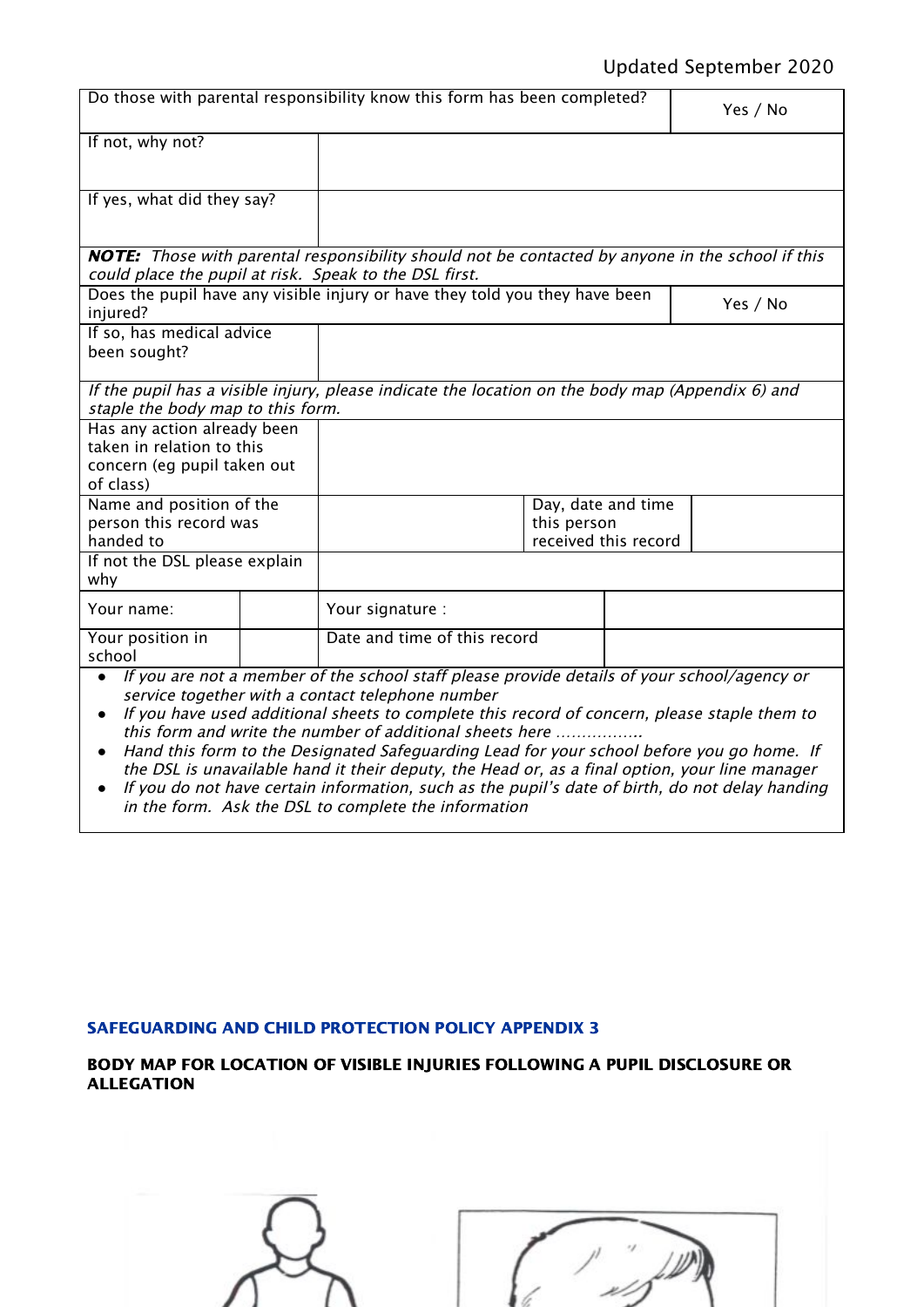# SAFEGUARDING AND CHILD PROTECTION POLICY APPENDIX 4

#### WORKING WITH CHILDREN ONE-TO-ONE

Working with children in one to one situations requires additional safeguards to be in place. Adults working in one to one settings are more vulnerable to unfounded or malicious allegations being made against them. One to one situations also have the potential to make the child more vulnerable to harm by those who seek to exploit their position of trust. It is important that every effort is made to ensure the safety and security of children and the adults who work with them.

Teachers also need to recognise that they may also pick up on concerns about a child or a child may disclose that they are being abused.

Principles (from Safer Working Practice guidance 2019)

- The welfare of the child is paramount
- It is the responsibility of all adults to safeguard and promote the welfare of children and young people. This responsibility extends to a duty of care for those adults employed, commissioned or contracted to work with children.
- Adults who work with children are responsible for their own actions and behaviour and should avoid any contact which would lead any reasonable person to question their motivation and their intentions.
- Adults should work and be seen to work, in an open and transparent way.
- The same professional standards should always be applied regardless of culture, disability, gender, language, racial origin, religious and /or sexual identity.

#### Working arrangements

- A teacher must carefully consider the needs and circumstances of the child when in one to one situations
- It is advisable to leave the door of the classroom open when working in a one to one situation. In cases where privacy is required, it is essential that the teacher and child are visible through a window at all times.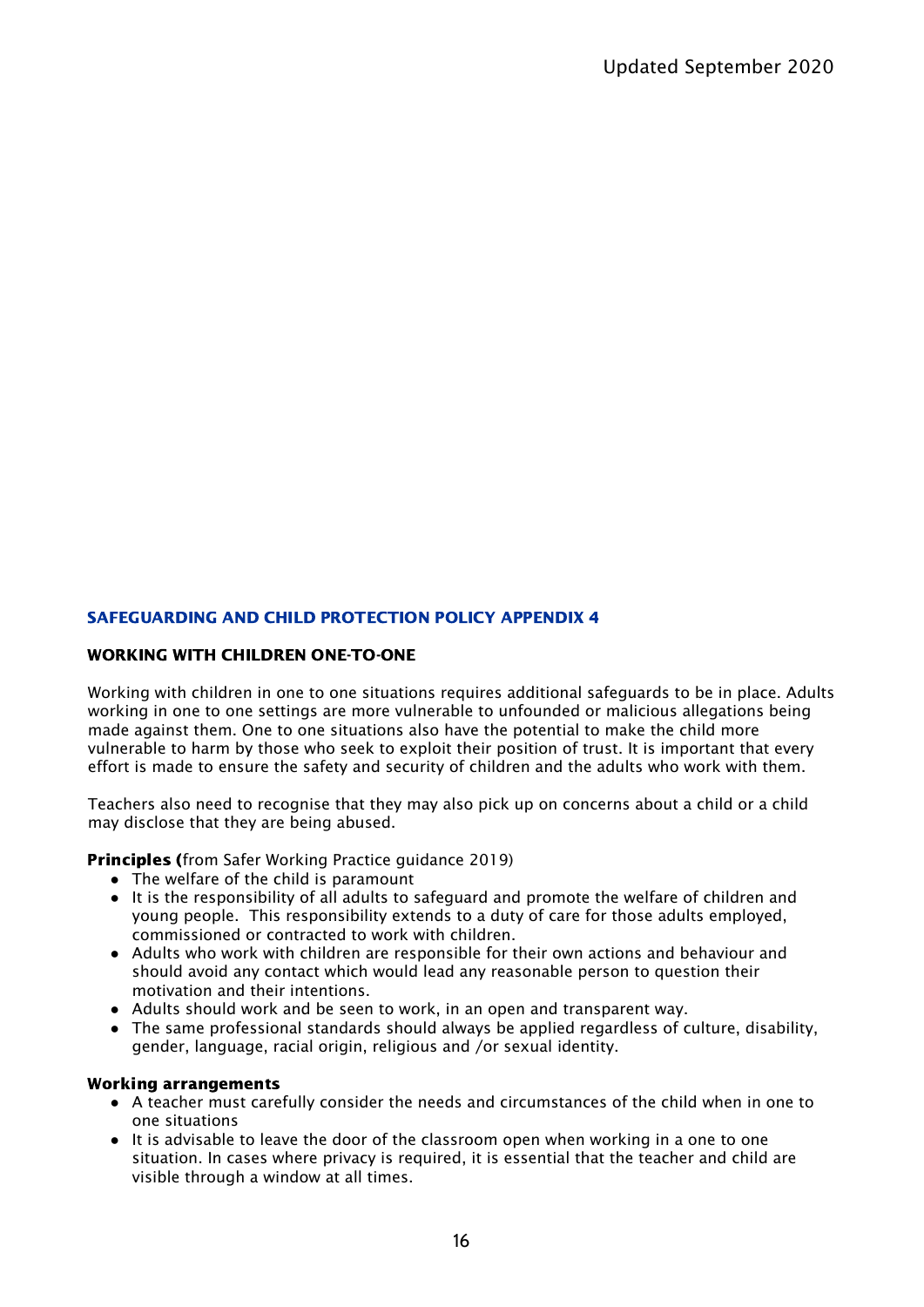- In the rare case of tutoring a child at home, a parent or carer must be in the house and the door to the room must be kept open.
- If lone working is an integral part of the role, appropriate risk assessments should be undertaken and conditions agreed with the line manager.

## Confidentiality

- Teachers have a duty to report any concerns regarding a child's welfare
- Teachers must be aware of the contents of the Safeguarding Children Policy and the name of the designated teacher
- If a child discloses any information about abuse, the teacher must not ask leading questions or promise confidentiality
- **●** All concerns must be recorded, dated and signed

# SAFEGUARDING AND CHILD PROTECTION POLICY APPENDIX 5

## DEFINITIONS AND SIGNS OF ABUSE

Abuse and neglect are forms of maltreatment of a child. Somebody may abuse or neglect a child either directly by inflicting harm, or indirectly, by failing to act to prevent harm. Children may be abused in a family or in an institutional or community setting; by those known to them; or, more rarely, by a stranger (eg via the internet). They may be abused by an adult or adults, or another child or children.

Factors which may make a child particularly vulnerable to abuse include:

- showing signs of abuse/neglect
- living in an identified domestic abuse situation
- is a young carer
- is showing signs of engaging in anti-social or criminal behaviour
- affected by known parental substance misuse,
- affected by (a) parent(s) suffering with mental health problems or living in chaotic, neglectful and unsupportive home situations
- asylum seekers
- living away from home
- vulnerable to being bullied, or engaging in bullying
- living in temporary accommodation
- living transient lifestyles
- vulnerable to discrimination and maltreatment on the grounds of race, ethnicity, religion or sexuality
- involved directly or indirectly in prostitution or child trafficking
- do not have English as a first language.
- 'Looked After' Children (LACs) or children in care or who have returned home to their family from care. This includes those who are subject to a care order or temporarily classed as looked after on a planned basis for short breaks or respite care.

Children with special educational needs (SEN) and disabilities can face additional safeguarding challenges. Additional barriers can exist when recognising abuse and neglect in this group of children. This can include:

- assumptions that indicators of possible abuse such as behaviour, mood and injury relate to the child's disability without further exploration;
- children with SEN and disabilities can be disproportionally impacted by things like bullyingwithout outwardly showing any signs; and
- communication barriers and difficulties in overcoming these barriers.

#### DEFINITIONS

There are four types of child abuse. They are defined in the DfE Statutory Guidance 'Keeping Children Safe in Education' (2016) as follows:

- 1. Physical abuse
- 2. Emotional abuse
- 3. Sexual abuse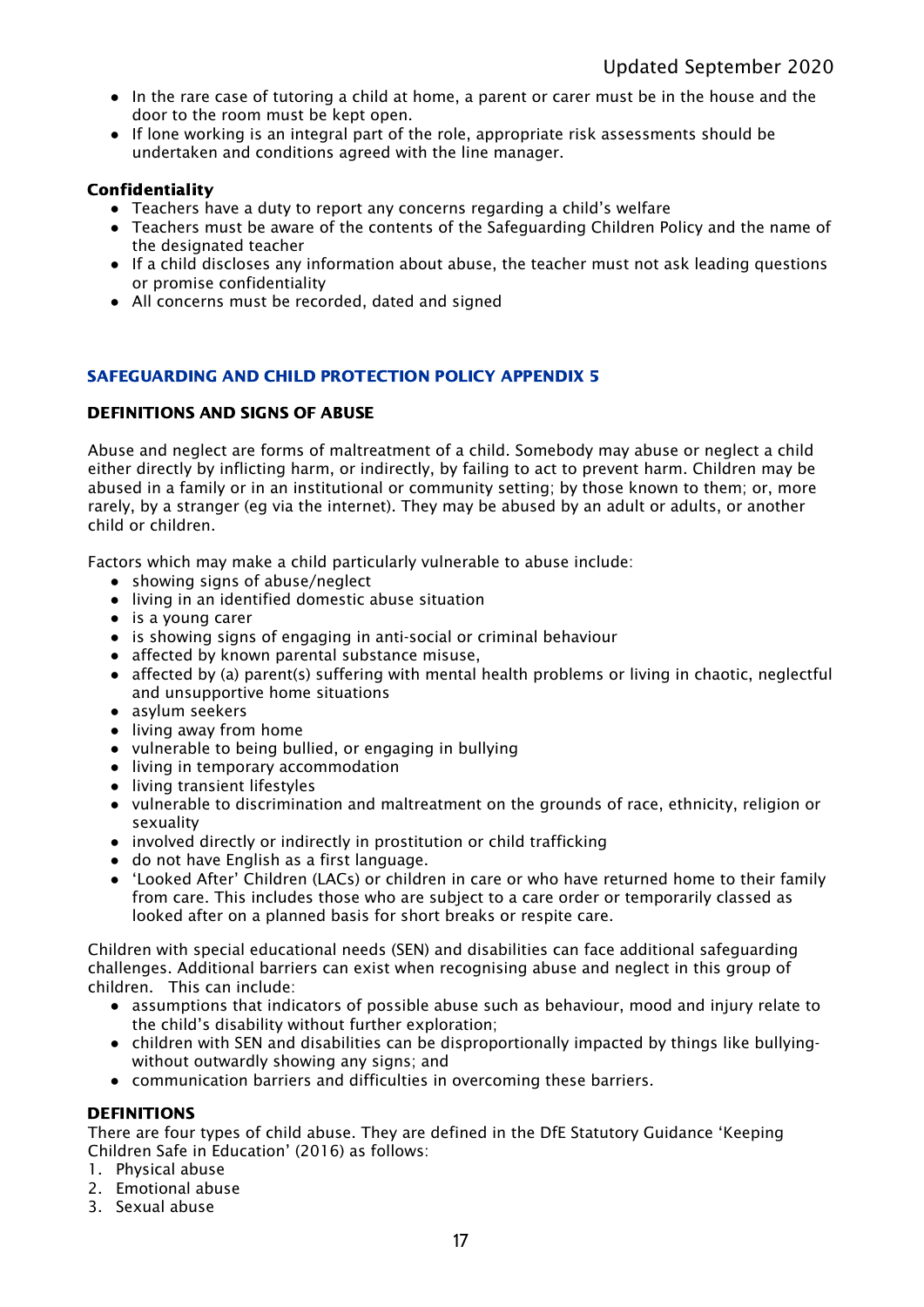## 4. Neglect

**Physical abuse**: a form of abuse which may involve hitting, shaking, throwing, poisoning, burning or scalding, drowning, suffocating or otherwise causing physical harm to a child. Physical harm may also be caused when a parent or carer fabricates the symptoms of, or deliberately induces, illness in a child.

**Emotional abuse**: the persistent emotional maltreatment of a child such as to cause severe and adverse effects on the child's emotional development. It may involve conveying to a child that they are worthless or unloved, inadequate, or valued only insofar as they meet the needs of another person. It may include not giving the child opportunities to express their views, deliberately silencing them or 'making fun' of what they say or how they communicate. It may feature age or developmentally inappropriate expectations being imposed on children. These may include interactions that are beyond a child's developmental capability as well as overprotection and limitation of exploration and learning, or preventing the child participating in normal social interaction. It may involve seeing or hearing the ill-treatment of another. It may involve serious bullying (including cyberbullying), causing children frequently to feel frightened or in danger, or the exploitation or corruption of children. Some level of emotional abuse is involved in all types of maltreatment of a child, although it may occur alone.

**Sexual abuse**: involves forcing or enticing a child or young person to take part in sexual activities, not necessarily involving a high level of violence, whether or not the child is aware of what is happening. The activities may involve physical contact, including assault by penetration (for example rape or oral sex) or non-penetrative acts such as masturbation, kissing, rubbing and touching outside of clothing. They may also include non-contact activities, such as involving children in looking at, or in the production of, sexual images, watching sexual activities, encouraging children to behave in sexually inappropriate ways, or grooming a child in preparation for abuse (including via the internet). Sexual abuse is not solely perpetrated by adult males. Women can also commit acts of sexual abuse, as can other children.

Neglect: the persistent failure to meet a child's basic physical and/or psychological needs, likely to result in the serious impairment of the child's health or development. Neglect may occur during pregnancy as a result of maternal substance abuse. Once a child is born, neglect may involve a parent or carer failing to: provide adequate food, clothing and shelter (including exclusion from home or abandonment); protect a child from physical and emotional harm or danger; ensure adequate supervision (including the use of inadequate care-givers); or ensure access to appropriate medical care or treatment. It may also include neglect of, or unresponsiveness to, a child's basic emotional needs.

Further safeguarding issues of which staff should be aware are:

- a child missing from education
- a child missing from home or care
- bullying including online bullying
- children and the court system
- child criminal exploitation: (CCE) see below
- child sexual exploitation (CSE) see below
- children with family members in prison
- domestic violence
- drugs
- fabricated or induced illness
- faith abuse
- female genital mutilation (FGM) see below
- forced marriage
- gangs and youth violence (possibly serious violence)
- gender based violence
- homelessness
- so-called 'honour based' violence
- mental health
- peer on peer abuse see below
- private fostering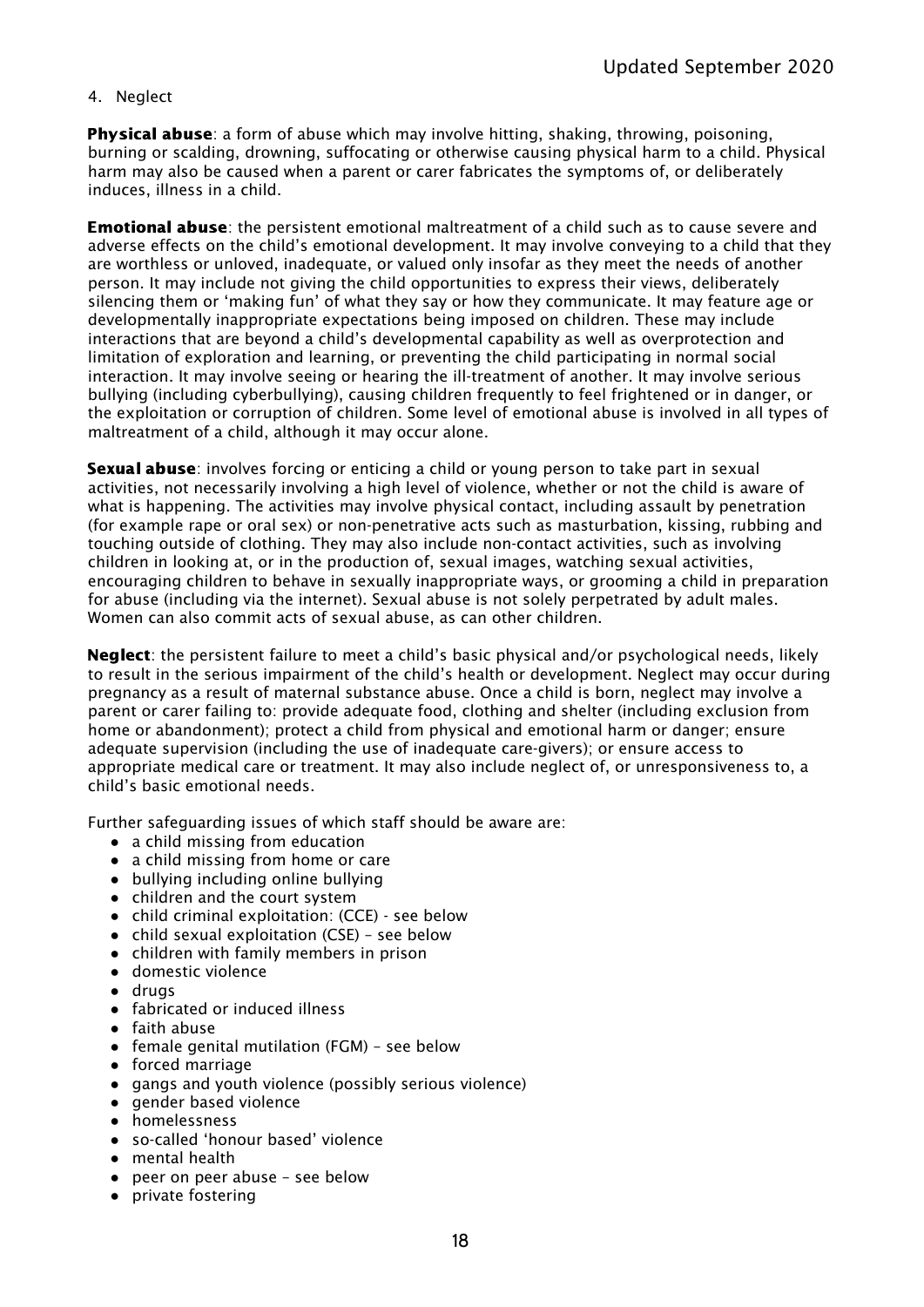- preventing radicalisation see below
- sexting
- sexual violence and sexual harassment
- teenage relationship abuse
- trafficking
- upskirting

Further information can be found in DfE Statutory Guidance 'Keeping Children Safe in Education' page 11. [www.gov.uk/government/publications/keeping-children-safe-in-education--2](http://www.gov.uk/government/publications/keeping-children-safe-in-education--2)

KCSIE also recognizes the following as specific safeguarding issues:

# Child Sexual Exploitation (CSE) and Child Criminal Exploitation (CCE)

These are two forms of abuse where an individual or group takes advantage of an imbalance in power to coerce, manipulate or deceive a child into sexual or criminal activity. Whilst age may be the most obvious, this power imbalance can also be due to a range of other factors including gender, sexual identity, cognitive ability, physical strength, status, and access to economic or other resources. In some cases, the abuse will be in exchange for something the victim needs or wants and/or will financially benefit or advantage the perpetrator or facilitator. The abuse can be perpetrated by individuals or groups, males or females, and children or adults. The abuse can be a one-off occurrence or a series of incidents over time, and range from opportunistic to complex organised abuse. It can involve force and/or enticement-based methods of compliance and may, or may not, be accompanied by violence or threats of violence. Victims can be exploited even when activity appears consensual and it should be noted exploitation as well as being physical, can be facilitated and/or take place online.

CSE involves exploitative situations, contexts and relationships where young people receive something (for example food, accommodation, drugs, alcohol, gifts, money or in some cases simply affection) as a result of engaging in sexual activities. Sexual exploitation can take many forms ranging from the seemingly 'consensual' relationship where sex is exchanged for affection or gifts, to serious organised crime by gangs and groups.

County lines is a term used to describe gangs and organised criminal networks involved in exporting illegal drugs into one or more importing areas using dedicated mobile phone lines or other forms of 'deal line'. Exploitation is an integral part of the county lines offending model with children exploited to move (and store) drugs or money. Offenders will often use coercion, intimidation, violence (including sexual violence) and weapons to ensure compliance of victims.

Staff should be aware of the key indicators of children being sexually or criminally exploited which can include:

- going missing for periods of time or regularly coming home late;
- regularly missing school or education or not taking part in education;
- appearing with unexplained gifts or new possessions;
- associating with other young people involved in exploitation;
- having older boyfriends or girlfriends(CSE);
- suffering from sexually transmitted infections (CSE);
- mood swings or changes in emotional wellbeing;
- drug and alcohol misuse;
- signs of assault or unexplained injuries;
- displaying inappropriate sexualised behaviour.

#### Female Genital Mutilation

Female genital mutilation (FGM) refers to procedures that intentionally alter or cause injury to the female genital organs for non-medical reasons. The practice is illegal in the UK.

FGM typically takes place between birth and around 15 years old; however, it is believed that the majority of cases happen between the ages of 5 and 8. FGM may be likely if there is a visiting female elder, there is talk of a special procedure or celebration to become a woman, or parents wish to take their daughter out-of-school to visit an 'at-risk' country (especially before the summer holidays), or parents who wish to withdraw their children from learning about FGM. Risk factors for FGM include: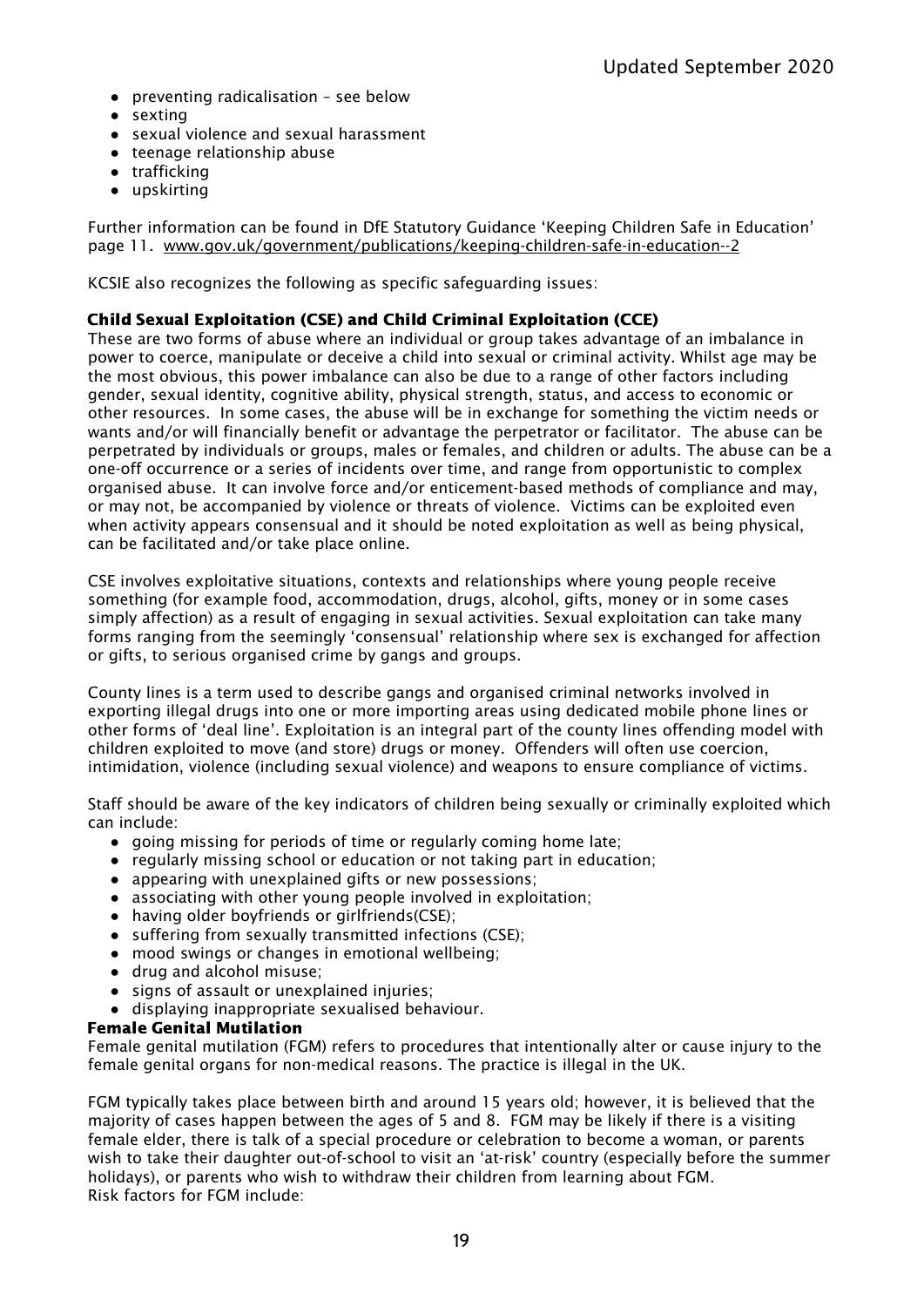- low level of integration into UK society
- mother or a sister who has undergone FGM
- girls who are withdrawn from PSHE
- visiting female elder from the country of origin
- being taken on a long holiday to the country of origin
- talk about a 'special' procedure to become a woman

Indications that FGM may have already taken place may include:

- difficulty walking, sitting or standing and may even look uncomfortable.
- spending longer than normal in the bathroom or loo due to difficulties urinating.
- spending long periods of time away from a classroom during the day with bladder or menstrual problems.
- frequent urinary, menstrual or stomach problems.
- prolonged or repeated absences from school or college, especially with noticeable behaviour changes (e.g. withdrawal or depression) on the girl's return
- reluctance to undergo normal medical examinations.
- confiding in a professional without being explicit about the problem due to embarrassment or fear.
- talking about pain or discomfort between her legs

## Mandatory Reporting of FGM

The Serious Crime Act 2015 sets out a duty on professionals (including teachers) to notify police when they discover that FGM appears to have been carried out on a girl under 18. This will usually come from a disclosure. Under no circumstances should school staff physically examine pupils. Unless there are exceptional circumstances, concerns about FGM should be taken to the DSL, rather than the police.

#### Peer on Peer Abuse

Children are vulnerable to abuse by their peers. Such abuse should be taken as seriously as abuse by adults and should be subject to the same child protection procedures, never being seen as banter or just part of growing up.

Peer on peer abuse may well include (but is not limited to) bullying (including online bullying) gender based violence, sexual violence or sexual harassment and sexting. There is no clear boundary between incidents that should be regarded as abusive and incidents that are more properly dealt with as bullying, sexual experimentation etc. This is a matter of professional judgement.

If one child or young person causes harm to another, this should not necessarily be dealt with as abuse: bullying, fighting and harassment between children are not generally seen as child protection issues. However, it may be appropriate to regard a young person's behaviour as abusive if:

- there is a large difference in power (for example age, size, ability, development) between the young people concerned; or
- the perpetrator has repeatedly tried to harm one or more other children; or
- there are concerns about the intention of the alleged perpetrator.

# Preventing Radicalisation

As part of the Counter Terrorism and Security Act 2015, schools have a duty to 'prevent people being drawn into terrorism'. This has become known as the 'Prevent Duty'.

Where staff are concerned that children and young people are developing extremist views or show signs of becoming radicalised, they should discuss this with the Designated Safeguarding Lead.

The Designated Safeguarding Lead has received training about the Prevent Duty and tackling extremism and is able to support staff with any concerns they may have.

The curriculum is used to ensure that children and young people understand how people with extreme views share these with others, especially using the internet.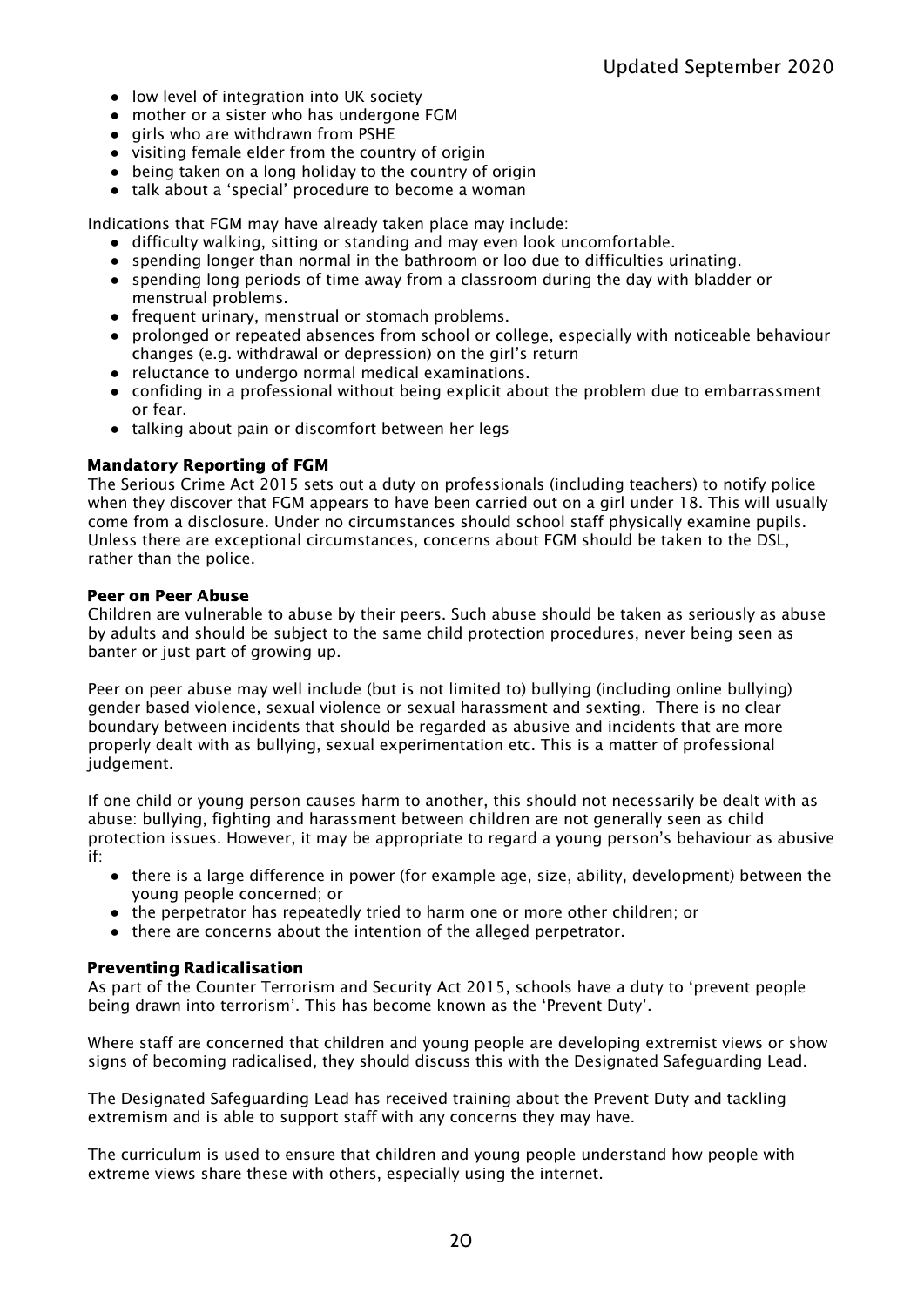The school is committed to ensuring that pupils are offered a broad and balanced curriculum that aims to prepare them for life in modern Britain. Teaching the school's core values alongside the fundamental British Values supports quality teaching and learning, whilst making a positive contribution to the development of a fair, just and civil society.

## Recognising Extremism

Early indicators of radicalisation or extremism may include:

- showing sympathy for extremist causes
- glorifying violence, especially to other faiths or cultures
- making remarks or comments about being at extremist events or rallies outside school
- evidence of possessing illegal or extremist literature
- advocating messages similar to illegal organisations or other extremist groups
- out of character changes in dress, behaviour and peer relationships (but there are also very powerful narratives, programmes and networks that young people can come across online so involvement with particular groups may not be apparent.)
- secretive behaviour
- online searches or sharing extremist messages or social profiles
- intolerance of difference, including faith, culture, gender, race or sexuality
- graffiti, art work or writing that displays extremist themes
- attempts to impose extremist views or practices on others
- verbalising anti-Western or anti-British views
- advocating violence towards others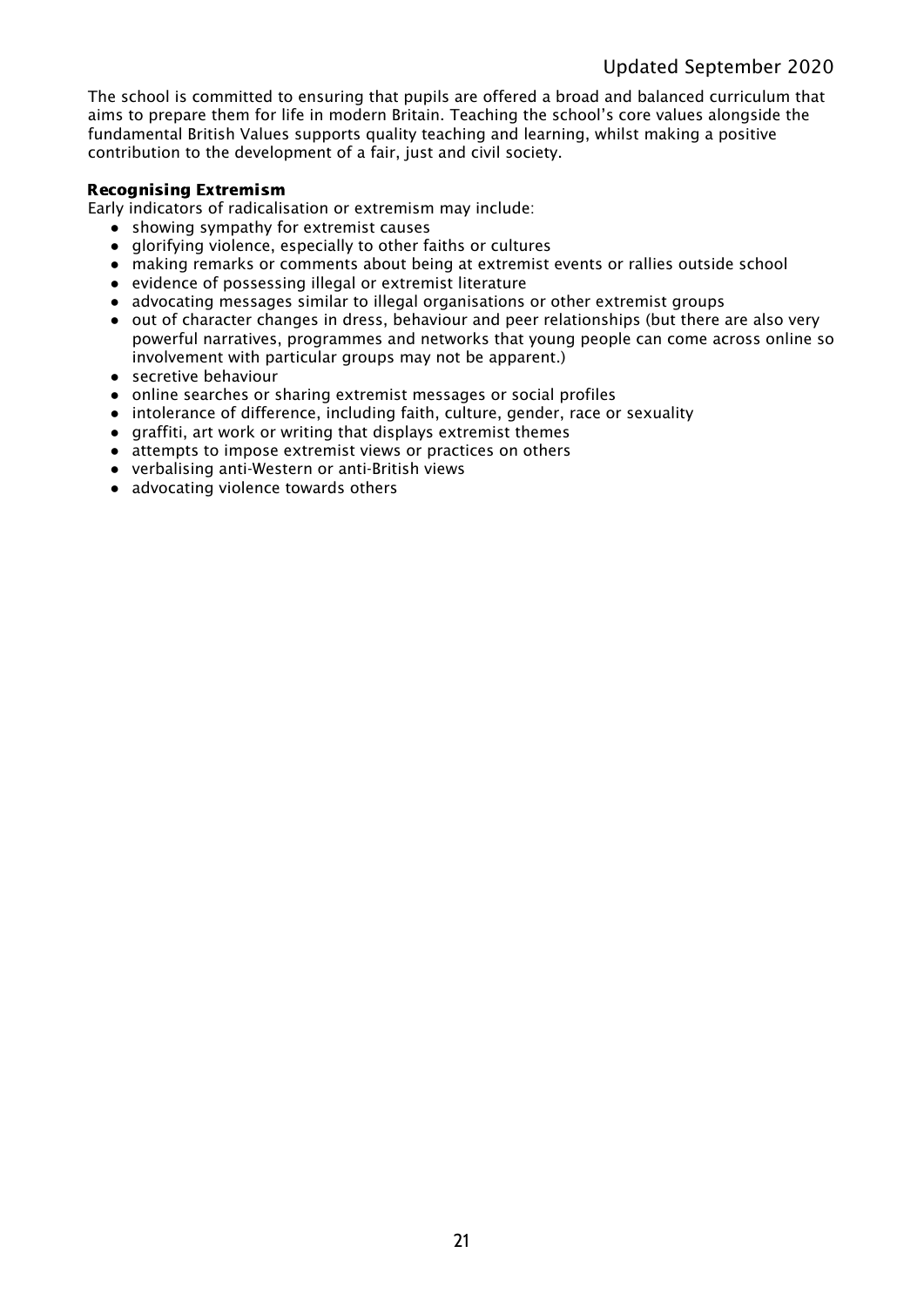# SAFEGUARDING AND CHILD PROTECTION POLICY APPENDIX 6

## DSL and Deputy DSL Responsibilities

The three broad areas of responsibility of the Designated Safeguarding Lead are:

- **●** Managing Referrals
	- $\circ$  To be responsible for referring cases of suspected abuse or allegations to the local authority children's social care. This includes dealing with allegations about members of staff. Referrals will be confirmed in writing
	- o To inform the Disclosure and Barring Services in cases where a person is dismissed or left due to risk/harm to a child
	- $\circ$  To inform the police in cases where a crime may have been committed
	- $\circ$  To act as a source of support, advice and expertise to staff within the educational establishment on matters of safety and safeguarding and when deciding whether and when to make a referral by liaising with relevant agencies. Where there is doubt, advice will be sought from the Deputy Designated Lead, the Lead Officer for Education Services or the Child Support Services Duty Manager. Alternatively anonymous advice can be obtained from the NSPCC helpline (0800 800 5000)
	- $\circ$  To keep detailed, accurate, secure written records of concerns and referrals
	- $\circ$  To report to the local authority any pupil who fails to attend school regularly, has been absent, without the school's permission for a continuous period of 10 school days or more
	- $\circ$  To follow up any concerns from staff with regards to poor pupil attendance or regular absences, in line with procedures set out in the Attendance Policy
	- $\circ$  To liaise with the Head to inform him or her of any issues and ongoing enguiries.

# **●** Training

- $\circ$  To keep up to date with training (every two years) in identifying and referring suspected cases of abuse and pass new information to staff, Heads, Principals and Vice Principal.
- $\circ$  To understand the assessment process for providing early help and intervention
- $\circ$  To have a working knowledge of how local authorities conduct a child protection case conference and be able to attend and contribute to these effectively when required to do so
- $\circ$  To develop effective links with relevant statutory and voluntary agencies and to be the first point of contact for outside agencies who are pursuing Child Protection investigations
- $\circ$  To be alert to the specific needs of children in need, those with special educational needs and young carers
- $\circ$  To follow the School's mandatory duty to report to the Local Authority where it is aware of or suspects that any child is subject to a Private Fostering Arrangement (an arrangement made without the involvement of the Local Authority for the care of a child under the age of 16 years of age, by someone other than a parent or close relative, in their own home, with the intention that it should last for 28 days or more.)
- $\circ$  To speak to the family of any child subject to a private fostering arrangement to check they are aware of their duty to inform the Local Authority.
- $\circ$  To obtain access to resources and attend any relevant or refresher training courses
- $\circ$  To encourage a culture of listening to children and taking account of their wishes and feelings, among all staff, in any measures the school may put in place to protect them
- $\circ$  To ensure each staff member has received appropriate training to be refreshed every three years, as well as annual updates, particularly of issues that may not have previously been explicit such as peer-on-peer abuse, so-called Honour Based Violence and the additional safeguarding vulnerabilities of children with special educational needs.
- o To keep a record of staff attendance at Safeguarding training
- $\circ$  To keep a record of all Safeguarding Training carried out. These may be in the form of bitesize chunks or quizzes/surveys
- o To get feedback from staff on the effectiveness of safeguarding training, procedures and forms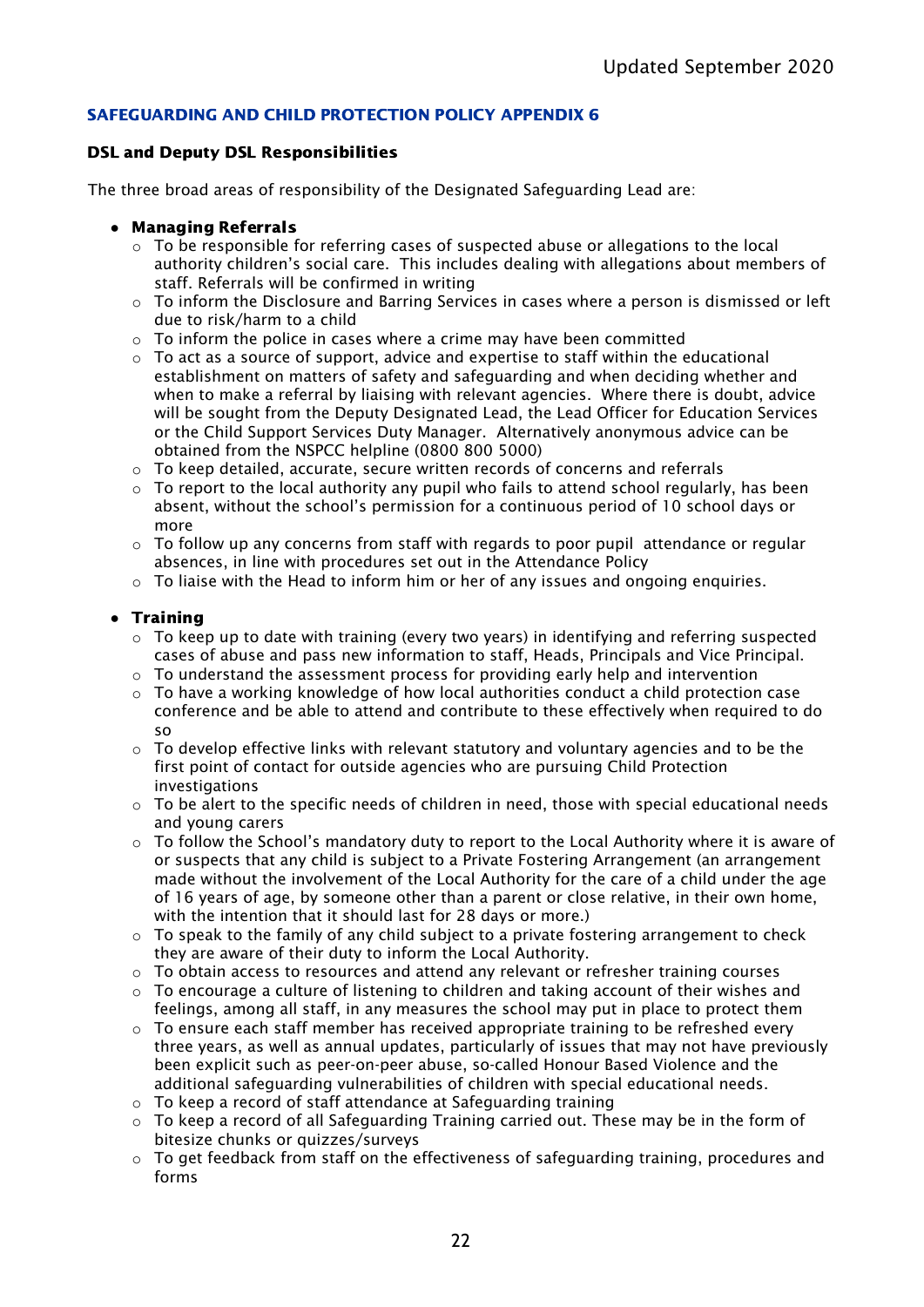- $\circ$  To encourage members of staff to build a safeguarding learning and development portfolio recording attendances at sessions and their responses to the learning
- $\circ$  To ensure mechanisms are in place to assist staff to understand and discharge their roles and responsibilities with regard to safeguarding and child protection

## **●** Raising Awareness

- $\circ$  To be familiar with and understand the DfE guidance 'Keeping Children Safe in Education' 'Working Together to Safeguard Children' (2015), LSCB procedures and the HM Gov advice 'What to do if you're worried a child is being abused' (2015)
- $\circ$  To ensure that all staff and support teams (permanent, temporary or supply) have read and understood the Safeguarding Policy and Part 1 of Keeping Children Safe in Education and also the Staff Code of Conduct
- $\circ$  To ensure that all parent volunteers and PTA Reps working in school are aware of the School's Safeguarding Procedures
- $\circ$  To ensure the School's safeguarding policy is reviewed annually, or in line with new legislation or guidance, and the procedures and implementation are updated and reviewed regularly
- $\circ$  To carry out a risk assessment, in line with Prevent quidelines for pupils and staff who may be in danger of radicalisation
- o To ensure the Safeguarding Policy is available publicly
- o To ask previous schools for details of any safeguarding issues for children new to the school
- o Where children leave the school to ensure their child protection file is copied for any new school as soon as possible but transferred separately from the main pupil file, ensuring secure transit and confirmation of receipt should be obtained
- o To liaise with the Digital Leads to ensure that the filtering of IT equipment undergoes a regular, proactive monitoring regime.